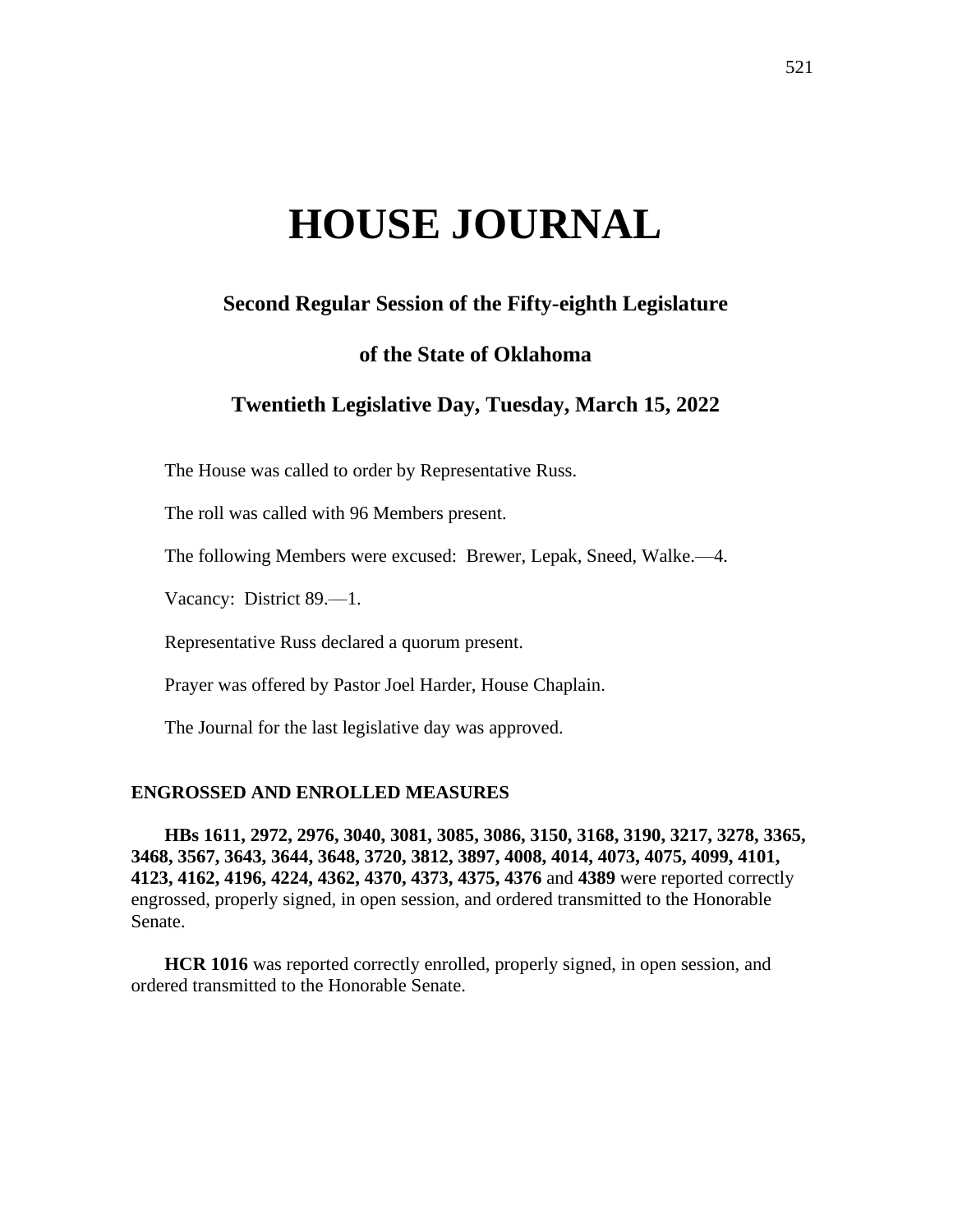## **GENERAL ORDER**

**HB 3709** by Bush of the House was read and considered.

Authored by Senator Rader (principal Senate author)

Representative Bush moved that **HB 3709** be advanced from General Order, which motion was declared adopted.

## **THIRD READING**

**HB 3709** was read at length for the third time. On passage of the measure, the roll call was as follows:

Aye: Baker, Bashore, Bennett, Boatman, Boles, Burns, Bush, Cornwell, Crosswhite Hader, Culver, Dempsey, Dills, Dobrinski, Dollens, Echols, Fetgatter, Ford, Fugate, Gann, Grego, Hardin (David), Hardin (Tommy), Hasenbeck, Hilbert, Hill, Humphrey, Johns, Kendrix, Kerbs, Lawson, Lowe (Dick), Luttrell, Manger, Martinez, May, Miller, Mize, Moore, Munson, Newton, Nollan, O'Donnell, Olsen, Osburn, Pae, Patzkowsky, Pfeiffer, Phillips, Provenzano, Randleman, Ranson, Roberts (Dustin), Roberts (Eric), Roe, Rosecrants, Russ, Sims, Smith, Stark, Steagall, Stearman, Sterling, Stinson, Strom, Talley, Turner, Vancuren, Virgin, Waldron, West (Josh), West (Kevin), West (Rick), West (Tammy), Williams, Wolfley, Worthen, Mr. Speaker.--77.

Excused: Bell, Blancett, Brewer, Caldwell (Chad), Caldwell (Trey), Conley, Davis, Frix, Goodwin, Kannady, Lepak, Lowe (Jason), Marti, McBride, McDugle, McEntire, Nichols, Pittman, Roberts (Sean), Sneed, Townley, Walke, Wallace.--23.

Vacancy: District 89.--1.

The measure passed.

**HB 3709** was referred for engrossment.

## **GENERAL ORDER**

**HB 2368** by Grego et al. of the House was read and considered.

Authored by Senator Murdock (principal Senate author)

Representative Grego moved that **HB 2368** be advanced from General Order, which motion was declared adopted.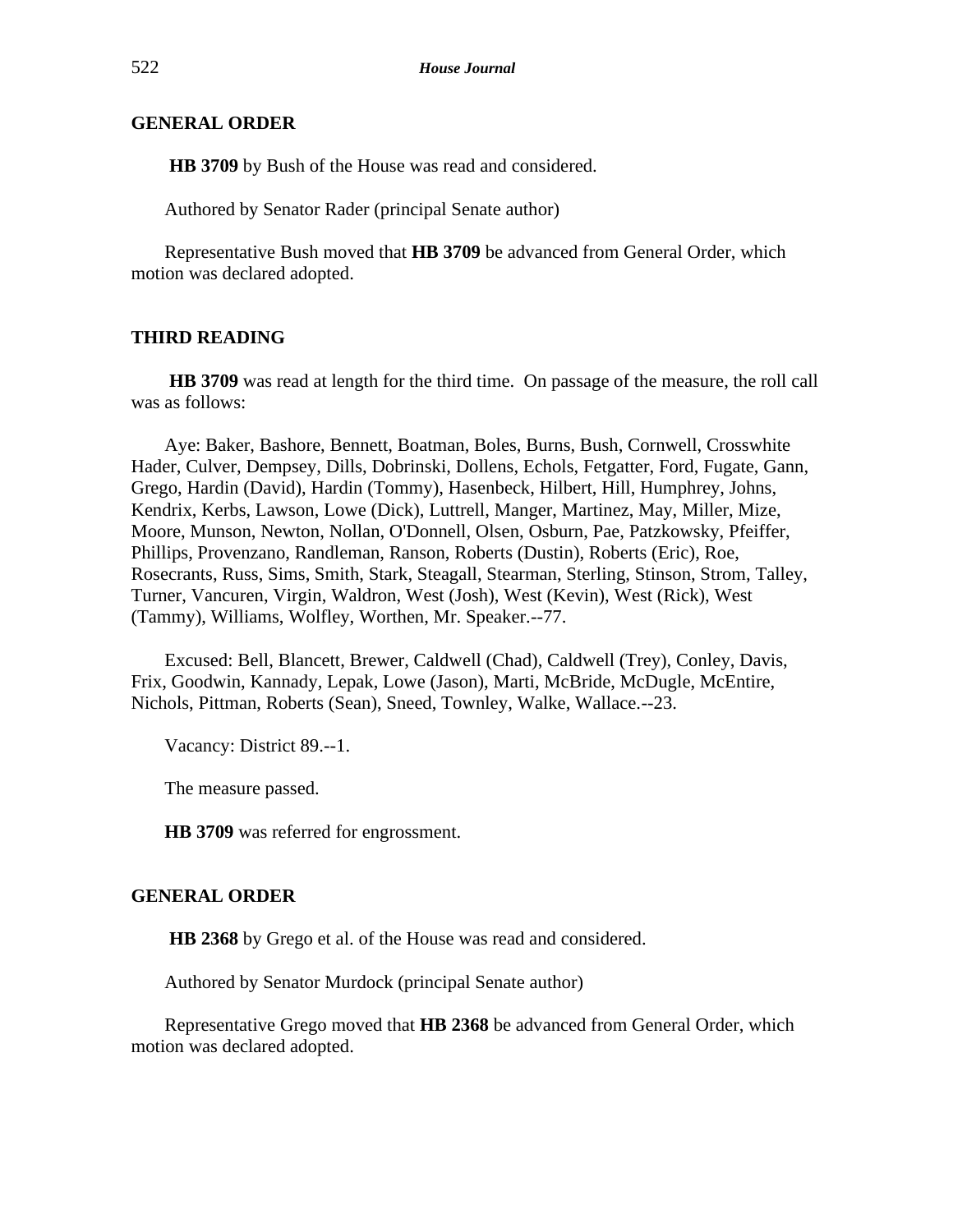**HB 2368** was read at length for the third time. On passage of the measure, the roll call was as follows:

Aye: Baker, Bashore, Bennett, Boatman, Boles, Burns, Bush, Cornwell, Crosswhite Hader, Culver, Dempsey, Dills, Dobrinski, Dollens, Echols, Fetgatter, Fugate, Gann, Goodwin, Grego, Hardin (David), Hardin (Tommy), Hasenbeck, Hilbert, Hill, Humphrey, Johns, Kendrix, Kerbs, Lawson, Lowe (Dick), Luttrell, Manger, Martinez, May, McBride, Miller, Mize, Moore, Munson, Newton, Nollan, O'Donnell, Olsen, Osburn, Pae, Patzkowsky, Pfeiffer, Provenzano, Randleman, Ranson, Roberts (Dustin), Roberts (Eric), Roe, Rosecrants, Russ, Sims, Smith, Stark, Steagall, Stearman, Sterling, Stinson, Strom, Talley, Turner, Vancuren, Virgin, Waldron, Wallace, West (Josh), West (Kevin), West (Rick), West (Tammy), Williams, Wolfley, Worthen, Mr. Speaker.--78.

Excused: Bell, Blancett, Brewer, Caldwell (Chad), Caldwell (Trey), Conley, Davis, Ford, Frix, Kannady, Lepak, Lowe (Jason), Marti, McDugle, McEntire, Nichols, Phillips, Pittman, Roberts (Sean), Sneed, Townley, Walke.--22.

Vacancy: District 89.--1.

The measure passed.

**HB 2368** was referred for engrossment.

## **GENERAL ORDER**

**HB 4354** by Hill of the House and Kidd of the Senate was read and considered.

Coauthored by Representative(s) Phillips, Dollens

Pursuant to Representative Echols motion to suspend House Rule 8.8 for untimely filed amendments on Page 511, Representative Hill moved to amend **HB 4354**, Page 2, Line 6 by deleting the capitalized word "Grants"; Line 10 by inserting after the word "by" and before the word "companies" the word "relocating"; Line 18 by inserting before the acronym "OCAST" the following language: "Contingent upon the availability of funds,"; Line 20 by deleting the word "grant" and inserting in lieu thereof the word "award"; Page 5, Line 22 by deleting the capitalized word "Grants"; Page 6, Line 4 by deleting the capitalized word "The" and inserting in lieu thereof the following language: "OCAST shall include in its annual report the"; and Line 5 by deleting the word "pilot", which amendment was declared adopted.

Representative Hill moved that **HB 4354** be advanced from General Order, which motion was declared adopted.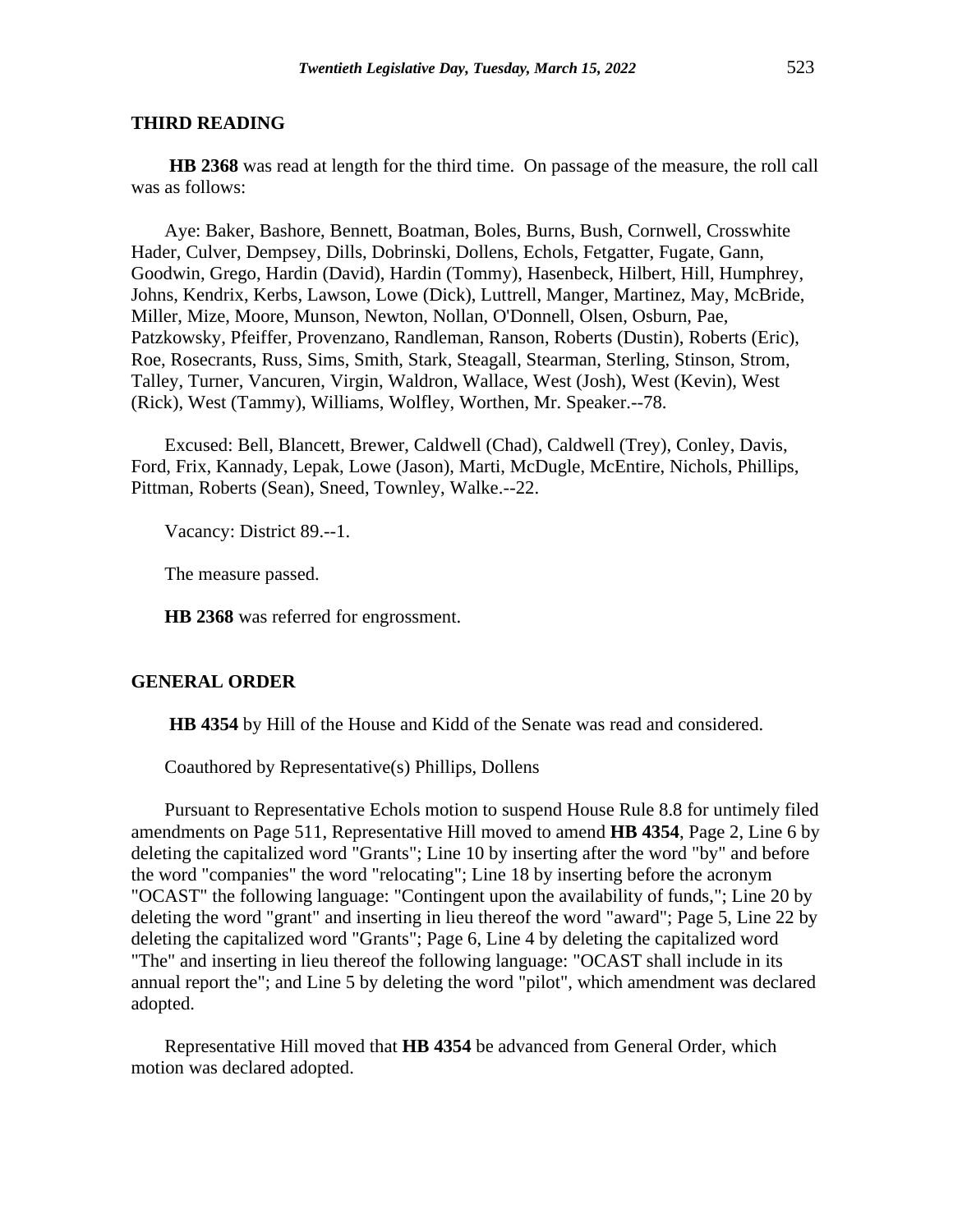**HB 4354** was read at length for the third time. On passage of the measure, the roll call was as follows:

Aye: Baker, Bashore, Bell, Bennett, Blancett, Boatman, Boles, Burns, Bush, Caldwell (Trey), Cornwell, Crosswhite Hader, Culver, Dempsey, Dills, Dobrinski, Dollens, Echols, Fetgatter, Ford, Fugate, Goodwin, Hardin (David), Hasenbeck, Hilbert, Hill, Humphrey, Johns, Kendrix, Kerbs, Lawson, Lowe (Dick), Luttrell, Manger, Martinez, May, McBride, Miller, Mize, Moore, Munson, Newton, Nollan, O'Donnell, Osburn, Pae, Patzkowsky, Pfeiffer, Provenzano, Randleman, Ranson, Roberts (Dustin), Roberts (Eric), Roe, Rosecrants, Russ, Sims, Smith, Stark, Steagall, Sterling, Stinson, Strom, Talley, Turner, Vancuren, Virgin, Waldron, Wallace, West (Josh), West (Kevin), West (Tammy), Williams, Wolfley, Worthen, Mr. Speaker.--76.

Nay: Gann, Hardin (Tommy), Olsen, Stearman, West (Rick).--5.

Excused: Brewer, Caldwell (Chad), Conley, Davis, Frix, Grego, Kannady, Lepak, Lowe (Jason), Marti, McDugle, McEntire, Nichols, Phillips, Pittman, Roberts (Sean), Sneed, Townley, Walke.--19.

Vacancy: District 89.--1.

The measure passed.

**HB 4354** was referred for engrossment.

## **GENERAL ORDER**

**HB 4281** by Dempsey of the House was read and considered.

Coauthored by Representative(s) Sneed

Authored by Senator Murdock (principal Senate author)

Pursuant to Representative Echols motion to suspend House Rule 8.8 for untimely filed amendments on Page 511, Representative Newton moved to amend **HB 4281**, Page 2, Section 1, Line 3 by inserting after the word "coyote" the following phrase: "using a properly equipped rifle or pistol", which amendment was declared adopted.

Representative Dempsey moved that **HB 4281** be advanced from General Order, which motion was declared adopted.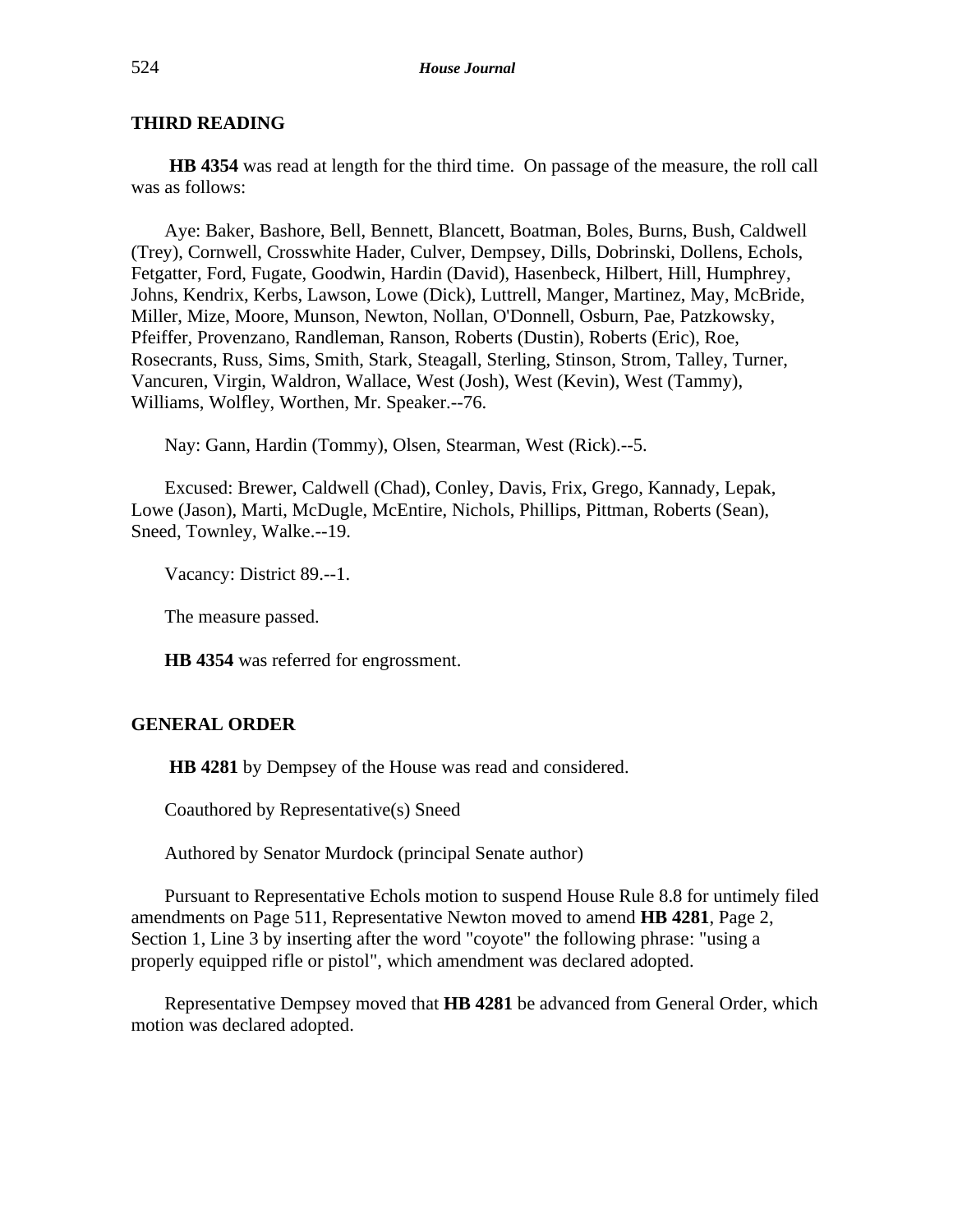**HB 4281** was read at length for the third time. On passage of the measure, the roll call was as follows:

Aye: Baker, Bashore, Bell, Bennett, Blancett, Boatman, Boles, Burns, Bush, Caldwell (Trey), Cornwell, Crosswhite Hader, Culver, Davis, Dempsey, Dills, Dobrinski, Dollens, Echols, Fetgatter, Ford, Frix, Fugate, Gann, Goodwin, Grego, Hardin (David), Hardin (Tommy), Hasenbeck, Hill, Humphrey, Johns, Kannady, Kendrix, Kerbs, Lawson, Lowe (Dick), Lowe (Jason), Luttrell, Manger, Martinez, May, McBride, Miller, Mize, Moore, Munson, Newton, Nollan, O'Donnell, Olsen, Osburn, Pae, Patzkowsky, Pfeiffer, Provenzano, Randleman, Ranson, Roberts (Dustin), Roberts (Eric), Roberts (Sean), Roe, Rosecrants, Russ, Sims, Smith, Stark, Steagall, Stearman, Sterling, Stinson, Strom, Talley, Turner, Vancuren, Virgin, Waldron, Wallace, West (Josh), West (Kevin), West (Rick), West (Tammy), Williams, Wolfley, Mr. Speaker.--85.

Nay: Worthen.--1.

Excused: Brewer, Caldwell (Chad), Conley, Hilbert, Lepak, Marti, McDugle, McEntire, Nichols, Phillips, Pittman, Sneed, Townley, Walke.--14.

Vacancy: District 89.--1.

The measure passed.

**HB 4281** was referred for engrossment.

## **GENERAL ORDER**

**HB 3469** by Lawson was read and considered.

Authored by Senator Stanley (principal Senate author)

Representative Lawson moved to suspend House Rule 8.8 for the purpose of allowing consideration of an untimely filed floor amendment, which motion was declared adopted upon roll call as follows:

Aye: Baker, Bashore, Bennett, Blancett, Boatman, Boles, Burns, Caldwell (Trey), Cornwell, Crosswhite Hader, Culver, Davis, Dempsey, Dobrinski, Dollens, Echols, Fetgatter, Ford, Frix, Fugate, Gann, Grego, Hardin (David), Hardin (Tommy), Hasenbeck, Humphrey, Johns, Kannady, Kendrix, Lawson, Lowe (Jason), Luttrell, Manger, Martinez, McBride, Mize, Moore, Munson, Nollan, O'Donnell, Olsen, Osburn, Pae, Patzkowsky, Pfeiffer, Phillips, Provenzano, Randleman, Ranson, Roberts (Dustin), Roberts (Eric), Rosecrants, Russ, Sims, Smith, Stark, Stearman, Sterling, Talley, Turner, Vancuren, Virgin, Waldron, Wallace, West (Josh), West (Kevin), West (Rick), West (Tammy), Williams, Wolfley, Worthen, Mr. Speaker.--72.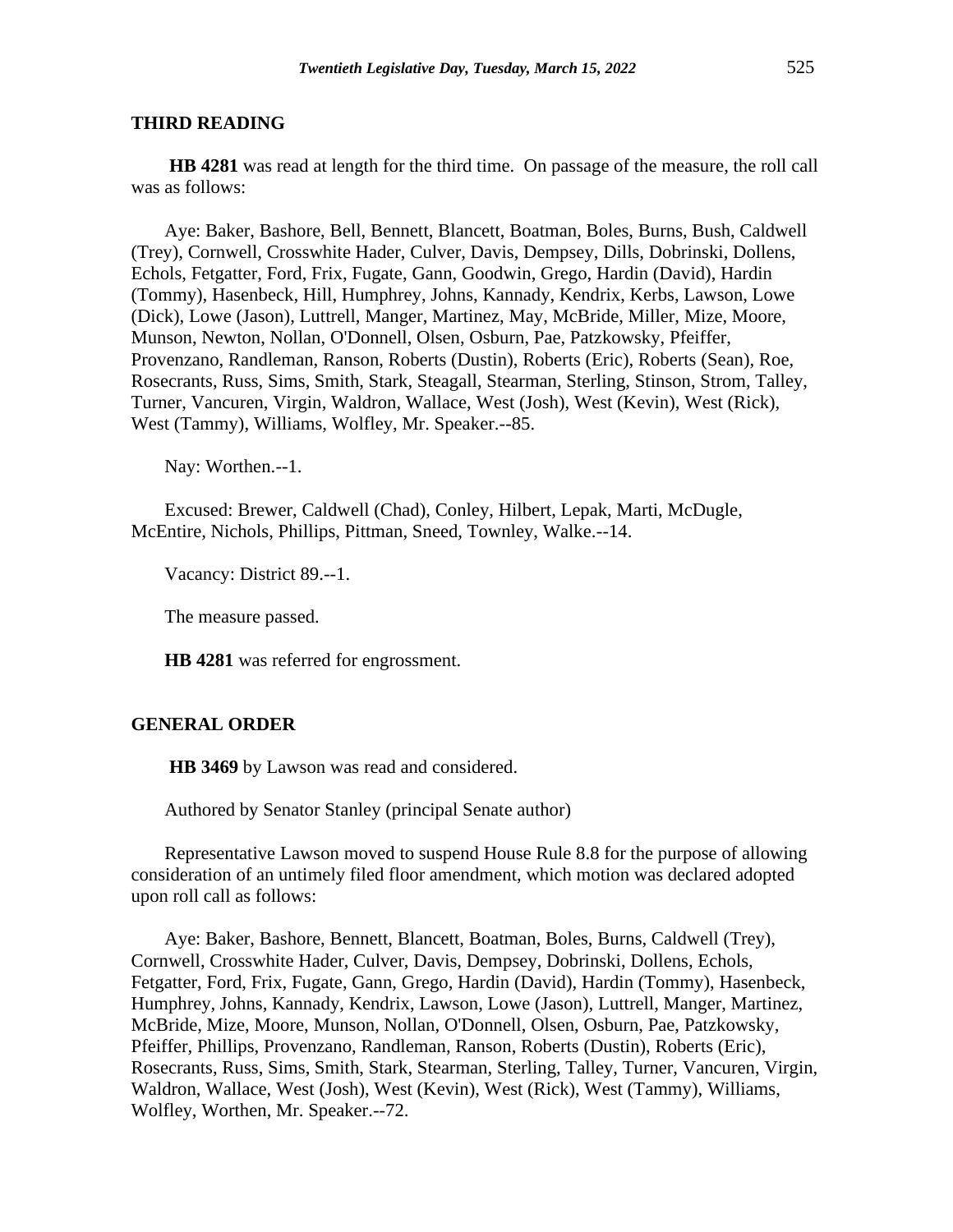Excused: Bell, Brewer, Bush, Caldwell (Chad), Conley, Dills, Goodwin, Hilbert, Hill, Kerbs, Lepak, Lowe (Dick), Marti, May, McDugle, McEntire, Miller, Newton, Nichols, Pittman, Roberts (Sean), Roe, Sneed, Steagall, Stinson, Strom, Townley, Walke.--28.

Vacancy: District 89.--1.

Representative Lawson moved to amend **HB 3469**, Page 2, Section 1, Line 2 by inserting after the word "view" the following language: "and to hold"; Line 8 by inserting after the word "view" the following language: "nor hold"; Line 13 by inserting after the word "viewing" the following language: "or holding"; Line 17 by inserting after the word "viewing" the following language: "or holding"; Line 21 by inserting after the word "viewing" the following language: "or holding"; and Page 3, Section 1, Line 6 by inserting after the word "viewing" the following language: "or holding", which amendment was declared adopted.

Representative Lawson moved that **HB 3469** be advanced from General Order, which motion was declared adopted.

## **THIRD READING**

**HB 3469** was read at length for the third time. On passage of the measure, the roll call was as follows:

Aye: Baker, Bashore, Bennett, Blancett, Boatman, Boles, Burns, Caldwell (Trey), Cornwell, Crosswhite Hader, Culver, Davis, Dempsey, Dills, Dobrinski, Dollens, Echols, Fetgatter, Frix, Gann, Goodwin, Grego, Hardin (Tommy), Hasenbeck, Hill, Johns, Kannady, Kendrix, Kerbs, Lawson, Lowe (Dick), Lowe (Jason), Luttrell, Manger, Martinez, McBride, Miller, Mize, Moore, Munson, Newton, Nollan, O'Donnell, Olsen, Osburn, Pae, Patzkowsky, Pfeiffer, Phillips, Provenzano, Randleman, Ranson, Roberts (Dustin), Roberts (Eric), Roberts (Sean), Roe, Rosecrants, Russ, Sims, Smith, Stark, Steagall, Stearman, Sterling, Stinson, Strom, Talley, Townley, Turner, Vancuren, Virgin, Waldron, Wallace, West (Josh), West (Kevin), West (Rick), West (Tammy), Williams, Wolfley, Mr. Speaker.--80.

Nay: Ford, Fugate, Hardin (David), Humphrey, Worthen.--5.

Excused: Bell, Brewer, Bush, Caldwell (Chad), Conley, Hilbert, Lepak, Marti, May, McDugle, McEntire, Nichols, Pittman, Sneed, Walke.--15.

Vacancy: District 89.--1.

The measure passed.

**HB 3469** was referred for engrossment.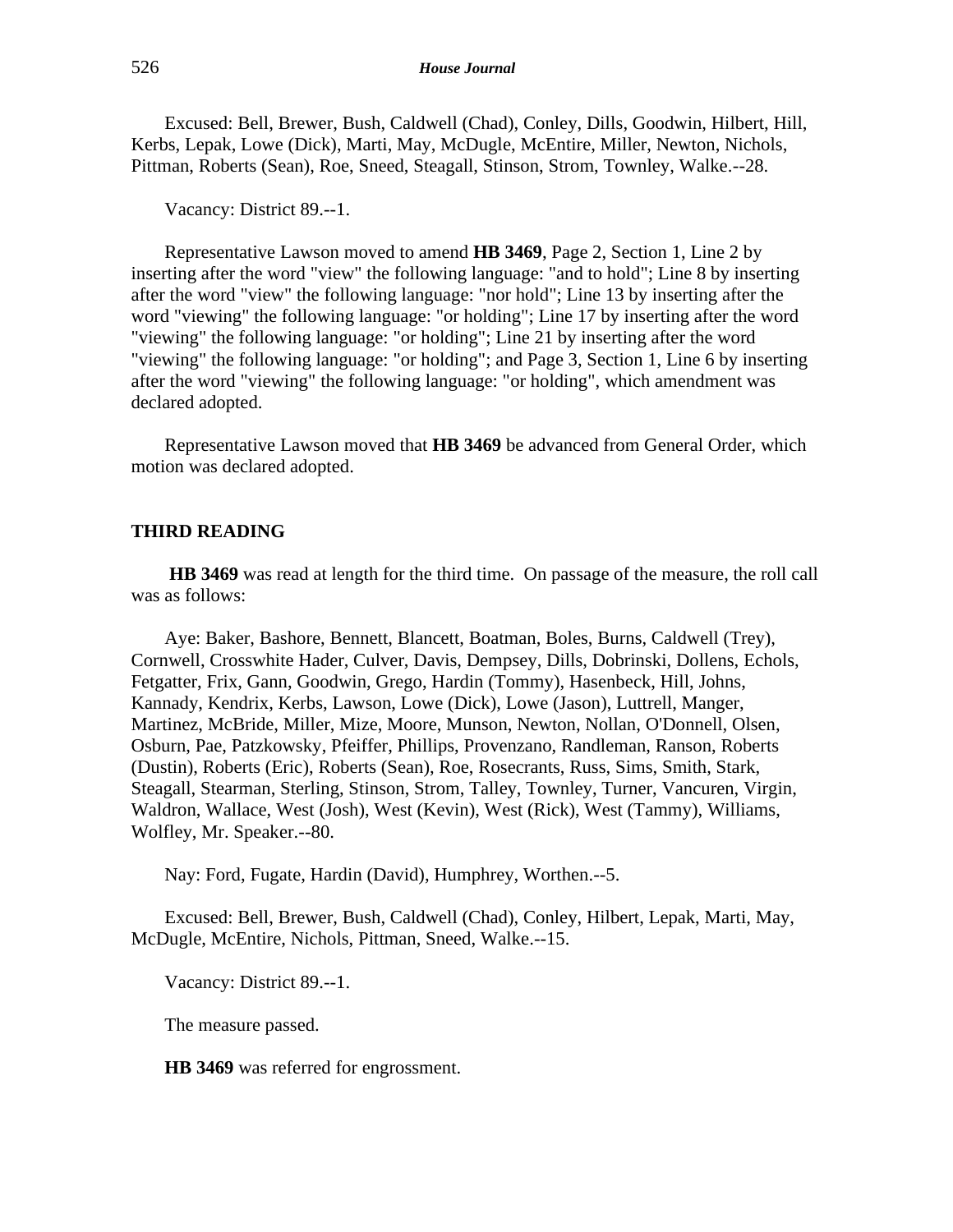## **GENERAL ORDER**

**HB 3055** by Sims of the House was read and considered.

Authored by Senator Leewright (principal Senate author)

Representative Sims moved that **HB 3055** be advanced from General Order, which motion was declared adopted.

## **THIRD READING**

**HB 3055** was read at length for the third time. On passage of the measure and emergency, the roll call was as follows:

Aye: Baker, Bashore, Bell, Bennett, Blancett, Boatman, Boles, Burns, Caldwell (Trey), Cornwell, Crosswhite Hader, Culver, Davis, Dempsey, Dills, Dobrinski, Dollens, Echols, Fetgatter, Ford, Fugate, Gann, Goodwin, Grego, Hardin (David), Hardin (Tommy), Hasenbeck, Humphrey, Johns, Kannady, Kendrix, Kerbs, Lawson, Lowe (Dick), Lowe (Jason), Luttrell, Manger, Martinez, McBride, Miller, Moore, Munson, Newton, Nollan, O'Donnell, Olsen, Osburn, Pae, Patzkowsky, Pfeiffer, Phillips, Provenzano, Randleman, Ranson, Roberts (Dustin), Roberts (Eric), Roberts (Sean), Roe, Rosecrants, Russ, Sims, Smith, Stark, Steagall, Stearman, Sterling, Stinson, Strom, Talley, Townley, Turner, Vancuren, Virgin, Waldron, Wallace, West (Josh), West (Kevin), West (Rick), West (Tammy), Williams, Wolfley, Worthen, Mr. Speaker.--83.

Excused: Brewer, Bush, Caldwell (Chad), Conley, Frix, Hilbert, Hill, Lepak, Marti, May, McDugle, McEntire, Mize, Nichols, Pittman, Sneed, Walke.--17.

Vacancy: District 89.--1.

The measure and emergency passed.

**HB 3055** was referred for engrossment.

## **GENERAL ORDER**

**HB 3970** by Burns of the House was read and considered.

Coauthored by Representative(s) Luttrell

Authored by Senator Simpson (principal Senate author)

Representative Burns moved that **HB 3970** be advanced from General Order, which motion was declared adopted.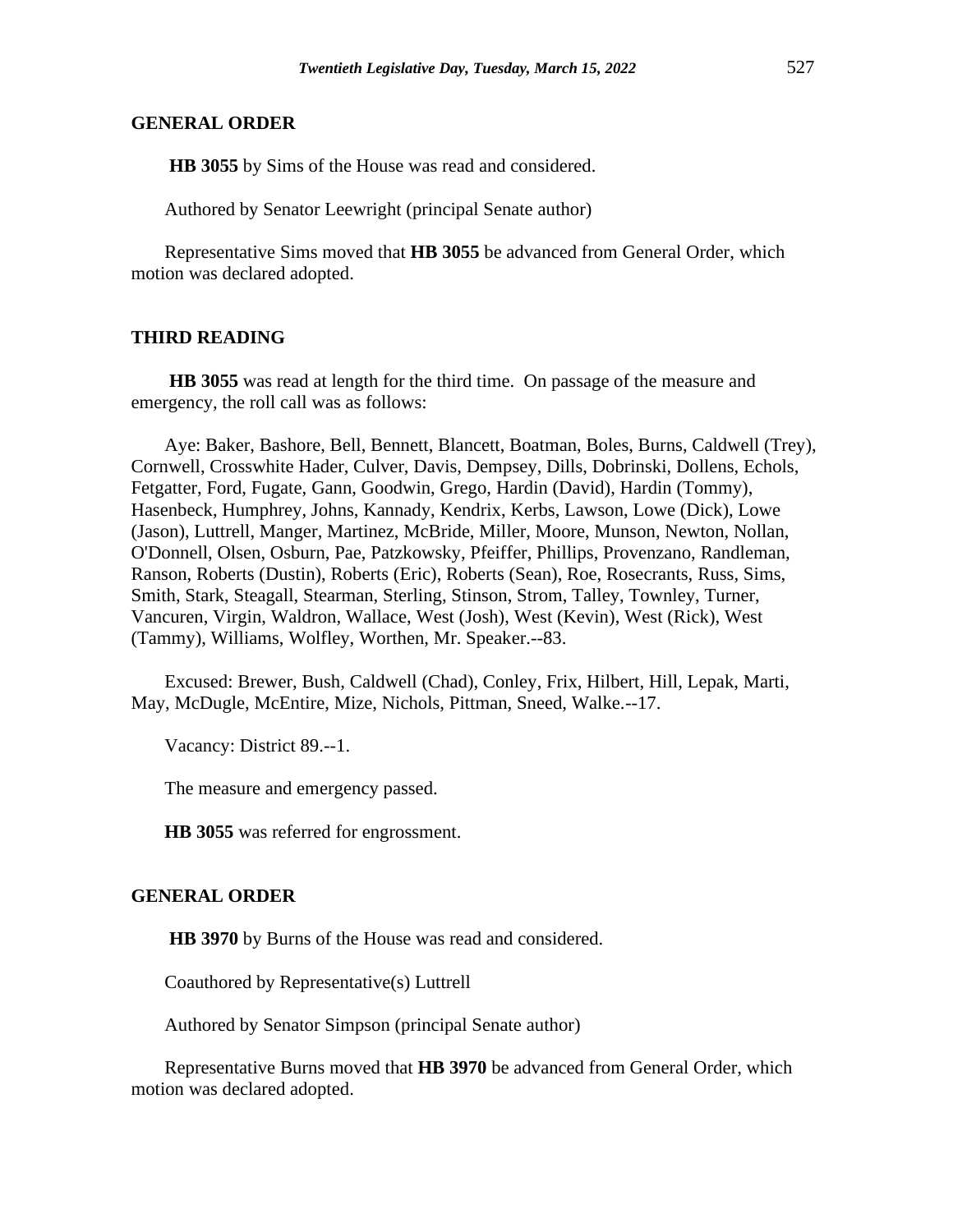**HB 3970** was read at length for the third time. On passage of the measure, the roll call was as follows:

Aye: Baker, Bashore, Bennett, Blancett, Boatman, Boles, Burns, Caldwell (Trey), Cornwell, Crosswhite Hader, Culver, Davis, Dempsey, Dills, Dobrinski, Dollens, Echols, Fetgatter, Ford, Frix, Gann, Goodwin, Grego, Hardin (David), Hardin (Tommy), Hasenbeck, Hill, Humphrey, Johns, Kannady, Kendrix, Kerbs, Lawson, Lowe (Dick), Lowe (Jason), Luttrell, Manger, Martinez, May, McBride, McDugle, Miller, Moore, Munson, Newton, Nollan, O'Donnell, Olsen, Osburn, Pae, Patzkowsky, Pfeiffer, Phillips, Provenzano, Randleman, Ranson, Roberts (Dustin), Roberts (Eric), Roe, Rosecrants, Russ, Sims, Smith, Stark, Steagall, Stearman, Sterling, Stinson, Strom, Talley, Townley, Turner, Vancuren, Virgin, Waldron, Wallace, West (Josh), West (Kevin), West (Rick), West (Tammy), Williams, Wolfley, Worthen, Mr. Speaker.--84.

Nay: Bell, Fugate.--2.

Excused: Brewer, Bush, Caldwell (Chad), Conley, Hilbert, Lepak, Marti, McEntire, Mize, Nichols, Pittman, Roberts (Sean), Sneed, Walke.--14.

Vacancy: District 89.--1.

The measure passed.

**HB 3970** was referred for engrossment.

## **GENERAL ORDER**

**HB 3692** by Wallace of the House and Garvin of the Senate was read and considered.

Representative Martinez moved to amend **HB 3692** by striking the title, which amendment was declared adopted.

Representative Martinez moved that **HB 3692** be advanced from General Order, which motion was declared adopted.

## **THIRD READING**

**HB 3692** was read at length for the third time. On passage of the measure, the roll call was as follows:

Aye: Baker, Bashore, Boatman, Boles, Burns, Caldwell (Trey), Cornwell, Crosswhite Hader, Culver, Davis, Dempsey, Dills, Dobrinski, Echols, Fetgatter, Ford, Frix, Grego, Hardin (David), Hasenbeck, Hilbert, Hill, Humphrey, Johns, Kannady, Kerbs, Lawson, Lowe (Dick), Lowe (Jason), Luttrell, Manger, Martinez, May, McBride, Miller, Mize,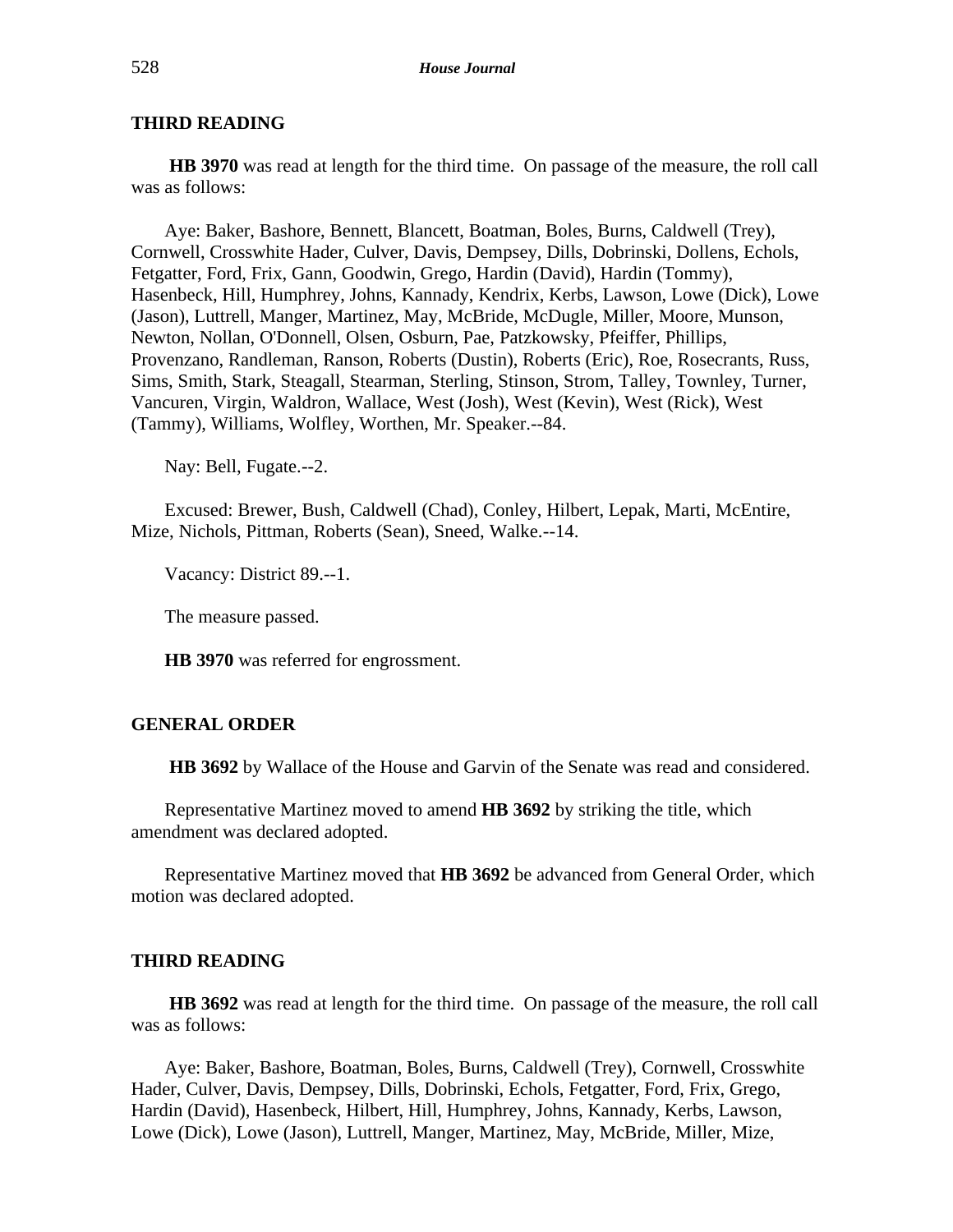Moore, Newton, Nollan, O'Donnell, Olsen, Osburn, Pae, Patzkowsky, Pfeiffer, Phillips, Randleman, Roberts (Dustin), Roberts (Eric), Roe, Russ, Sims, Smith, Stark, Steagall, Stearman, Sterling, Stinson, Strom, Talley, Townley, Vancuren, Wallace, West (Josh), West (Kevin), West (Tammy), Williams, Wolfley, Worthen, Mr. Speaker.--70.

Nay: Bell, Bennett, Blancett, Dollens, Fugate, Gann, Goodwin, Hardin (Tommy), Kendrix, McDugle, Munson, Provenzano, Ranson, Rosecrants, Turner, Virgin, Waldron, West (Rick).--18.

Excused: Brewer, Bush, Caldwell (Chad), Conley, Lepak, Marti, McEntire, Nichols, Pittman, Roberts (Sean), Sneed, Walke.--12.

Vacancy: District 89.--1.

The measure passed.

**HB 3692** was referred for engrossment.

## **GENERAL ORDER**

**HB 4077** by Wallace of the House was read and considered.

Authored by Senator Garvin (principal Senate author)

Representative Wallace moved to amend **HB 4077** by striking the title, the enacting clause, the entire bill and inserting in lieu thereof a floor substitute, which floor substitute was declared adopted.

Representative Kannady moved that **HB 4077** be advanced from General Order, which motion was declared adopted.

## **THIRD READING**

**HB 4077** was read at length for the third time. On passage of the measure, the roll call was as follows:

Aye: Baker, Bashore, Bell, Bennett, Blancett, Boatman, Boles, Burns, Caldwell (Trey), Cornwell, Crosswhite Hader, Culver, Davis, Dempsey, Dills, Dobrinski, Dollens, Echols, Fetgatter, Ford, Frix, Fugate, Gann, Grego, Hardin (David), Hardin (Tommy), Hasenbeck, Hilbert, Hill, Humphrey, Johns, Kannady, Kendrix, Lowe (Dick), Lowe (Jason), Luttrell, Manger, Martinez, May, McBride, Miller, Mize, Moore, Munson, Newton, Nollan, O'Donnell, Olsen, Osburn, Pae, Patzkowsky, Pfeiffer, Phillips, Provenzano, Randleman, Ranson, Roberts (Eric), Roe, Rosecrants, Russ, Sims, Smith, Stark, Steagall, Stearman, Sterling, Stinson, Strom, Talley, Townley, Turner, Vancuren, Virgin, Waldron, Wallace, West (Josh), West (Kevin), West (Rick), West (Tammy), Williams, Wolfley, Worthen, Mr. Speaker.--83.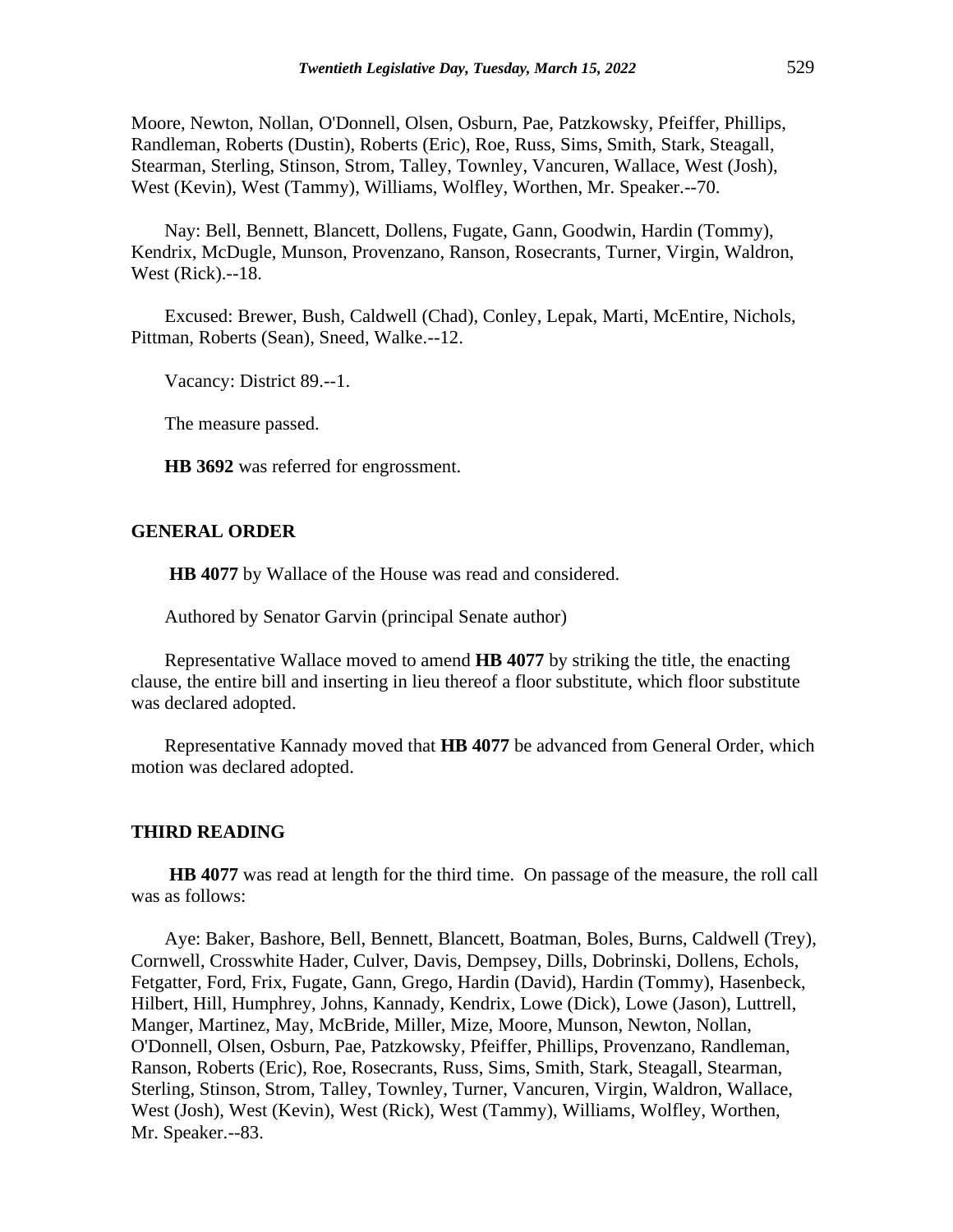Nay: Goodwin.--1.

Excused: Brewer, Bush, Caldwell (Chad), Conley, Kerbs, Lawson, Lepak, Marti, McDugle, McEntire, Nichols, Pittman, Roberts (Dustin), Roberts (Sean), Sneed, Walke.--16.

Vacancy: District 89.--1.

The measure passed.

**HB 4077** was referred for engrossment.

## **GENERAL ORDER**

**HB 4078** by Wallace of the House was read and considered.

Authored by Senator Howard (principal Senate author)

Representative Kannady moved to amend **HB 4078** by striking the title, the enacting clause, the entire bill and inserting in lieu thereof a floor substitute.

Representative Kannady moved to amend the floor substitute, Page 4, Line 12 1/2 by inserting a new Paragraph 3 to read as follows: "3. The members of the Board of Judicial Performance Evaluation shall receive for their services the sum of One Hundred Dollars (\$100.00) for each day, or fraction thereof, of attendance at its meetings or other official business of the Board, and reimbursement for travel expenses pursuant to the State Travel Reimbursement Act."; Page 10, Lines 17 and 18 by inserting after the word "judge's" and before the word "appointment" the word "first"; Line 18 by inserting after the word "appointment" and before the word "to" the phrase "or election"; and Page 11, Lines 12 and 13 by deleting the phrase "of the previously finalized interim evaluation" and by inserting in lieu thereof the following phrase: "following a general election", which amendment to the floor substitute was adopted.

Representative Kannady pressed adoption of the floor substitute as amended, which floor substitute was declared adopted.

#### **Speaker Pro Tempore Hilbert Presiding**

Representative Kannady moved that **HB 4078** be advanced from General Order, which motion was declared adopted.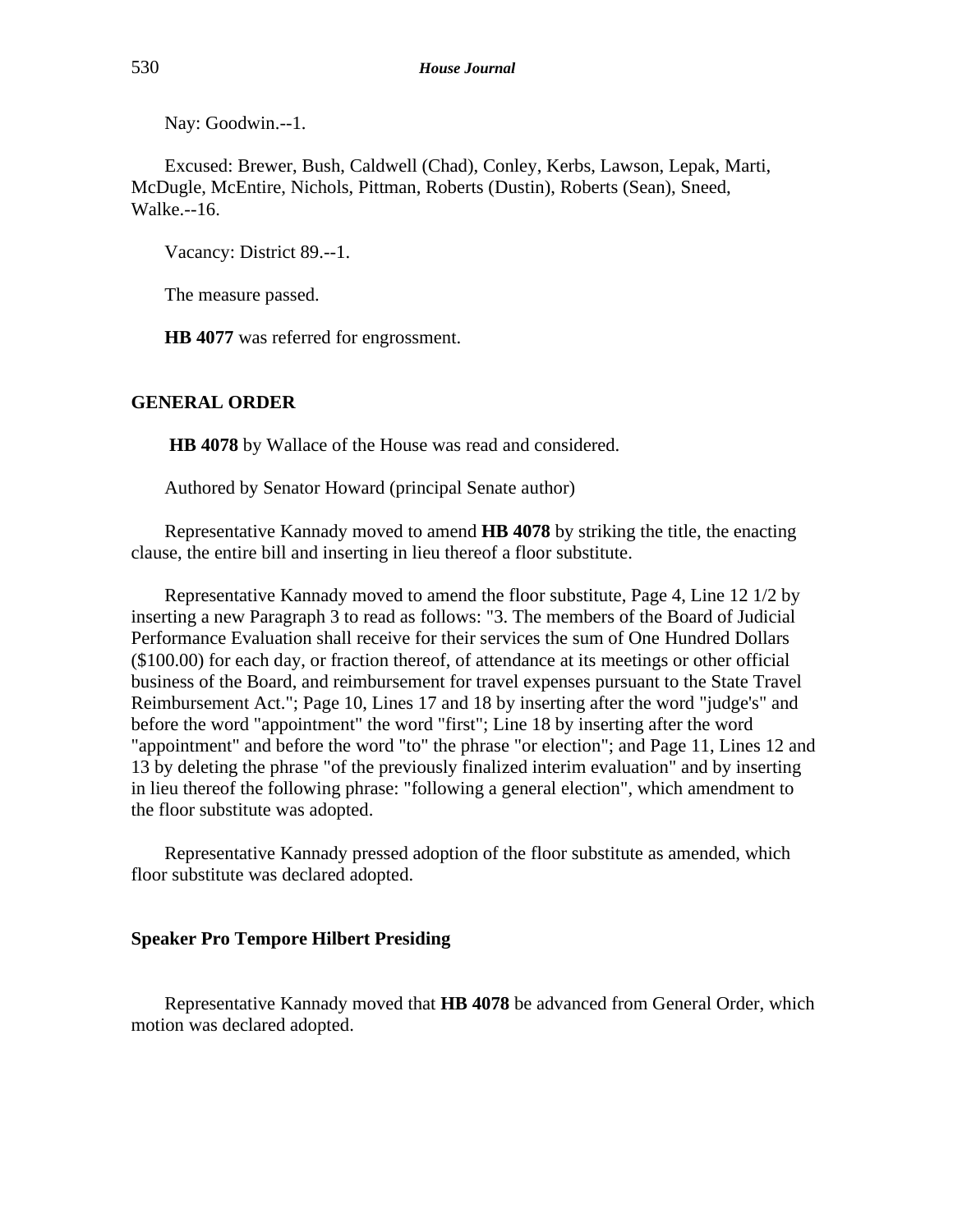**HB 4078** was read at length for the third time. On passage of the measure, the roll call was as follows:

Aye: Baker, Bashore, Bell, Bennett, Blancett, Boatman, Boles, Burns, Caldwell (Chad), Caldwell (Trey), Cornwell, Crosswhite Hader, Culver, Davis, Dempsey, Dills, Dobrinski, Dollens, Echols, Fetgatter, Ford, Frix, Fugate, Goodwin, Grego, Hardin (David), Hasenbeck, Hilbert, Hill, Humphrey, Johns, Kannady, Kendrix, Kerbs, Lawson, Lowe (Dick), Lowe (Jason), Luttrell, Manger, Marti, Martinez, May, McBride, McDugle, Miller, Mize, Moore, Munson, Newton, Nollan, Olsen, Osburn, Pae, Patzkowsky, Pfeiffer, Phillips, Provenzano, Randleman, Ranson, Roberts (Dustin), Roberts (Eric), Roberts (Sean), Roe, Rosecrants, Russ, Sims, Smith, Stark, Steagall, Sterling, Stinson, Strom, Talley, Townley, Turner, Vancuren, Virgin, Waldron, Wallace, West (Josh), West (Kevin), West (Tammy), Williams, Wolfley, Mr. Speaker.--85.

Nay: Gann, Hardin (Tommy), Stearman, West (Rick), Worthen.--5.

Excused: Brewer, Bush, Conley, Lepak, McEntire, Nichols, O'Donnell, Pittman, Sneed, Walke.--10.

Vacancy: District 89.--1.

The measure passed.

**HB 4078** was referred for engrossment.

## **GENERAL ORDER**

**HB 4082** by Wallace of the House and Bullard of the Senate was read and considered.

Representative Wallace moved that **HB 4082** be advanced from General Order, which motion was declared adopted.

#### **THIRD READING**

**HB 4082** was read at length for the third time. On passage of the measure, the roll call was as follows:

Aye: Baker, Bashore, Bennett, Blancett, Boatman, Boles, Burns, Caldwell (Chad), Caldwell (Trey), Cornwell, Crosswhite Hader, Culver, Davis, Dempsey, Dills, Dobrinski, Dollens, Ford, Frix, Fugate, Gann, Goodwin, Grego, Hardin (David), Hardin (Tommy), Hasenbeck, Hilbert, Hill, Humphrey, Johns, Kannady, Kendrix, Kerbs, Lawson, Lowe (Dick), Lowe (Jason), Luttrell, Manger, Marti, Martinez, May, McBride, McDugle, Miller, Mize, Moore, Munson, Newton, Nollan, O'Donnell, Olsen, Osburn, Pae, Patzkowsky, Pfeiffer, Phillips, Provenzano, Randleman, Ranson, Roberts (Dustin), Roberts (Eric),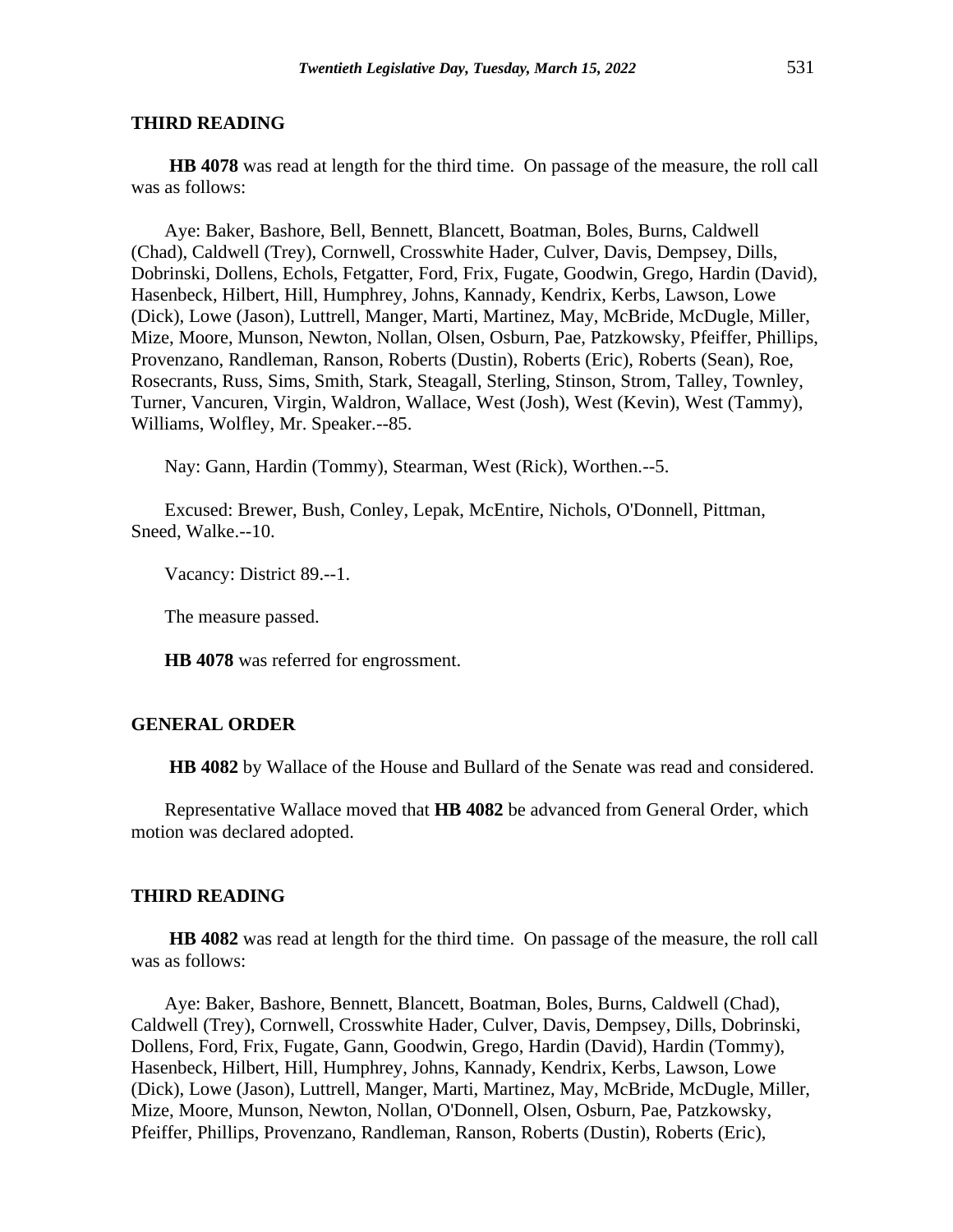Roberts (Sean), Roe, Rosecrants, Sims, Smith, Stark, Steagall, Stearman, Sterling, Strom, Talley, Townley, Turner, Vancuren, Virgin, Waldron, Wallace, West (Josh), West (Kevin), West (Rick), West (Tammy), Williams, Wolfley, Worthen, Mr. Speaker.--86.

Excused: Bell, Brewer, Bush, Conley, Echols, Fetgatter, Lepak, McEntire, Nichols, Pittman, Russ, Sneed, Stinson, Walke.--14.

Vacancy: District 89.--1.

The measure passed.

**HB 4082** was referred for engrossment.

## **GENERAL ORDER**

**HB 3902** by Kannady of the House was read and considered.

Authored by Senator Simpson (principal Senate author)

Representative Kannady moved to amend **HB 3902**, Page 5, Section 3, Lines 6 through 10 by deleting subsection D in its entirety, which amendment was declared adopted.

Representative Kannady moved that **HB 3902** be advanced from General Order, which motion was declared adopted.

## **THIRD READING**

**HB 3902** was read at length for the third time. On passage of the measure, the roll call was as follows:

Aye: Baker, Bashore, Boatman, Boles, Burns, Caldwell (Chad), Caldwell (Trey), Cornwell, Crosswhite Hader, Culver, Davis, Dempsey, Dills, Dobrinski, Echols, Fetgatter, Ford, Frix, Gann, Grego, Hardin (David), Hardin (Tommy), Hasenbeck, Hilbert, Hill, Humphrey, Johns, Kannady, Kendrix, Kerbs, Lawson, Lowe (Dick), Luttrell, Manger, Marti, Martinez, May, McDugle, Miller, Mize, Moore, Newton, Nollan, O'Donnell, Olsen, Osburn, Pae, Patzkowsky, Pfeiffer, Phillips, Randleman, Roberts (Dustin), Roberts (Eric), Roberts (Sean), Roe, Russ, Sims, Smith, Stark, Steagall, Stearman, Sterling, Talley, Townley, Vancuren, Wallace, West (Josh), West (Kevin), West (Rick), West (Tammy), Williams, Wolfley, Mr. Speaker.--73.

Nay: Bennett, Blancett, Dollens, Fugate, Goodwin, Lowe (Jason), Munson, Provenzano, Ranson, Rosecrants, Turner, Virgin, Waldron.--13.

Excused: Bell, Brewer, Bush, Conley, Lepak, McBride, McEntire, Nichols, Pittman, Sneed, Stinson, Strom, Walke, Worthen.--14.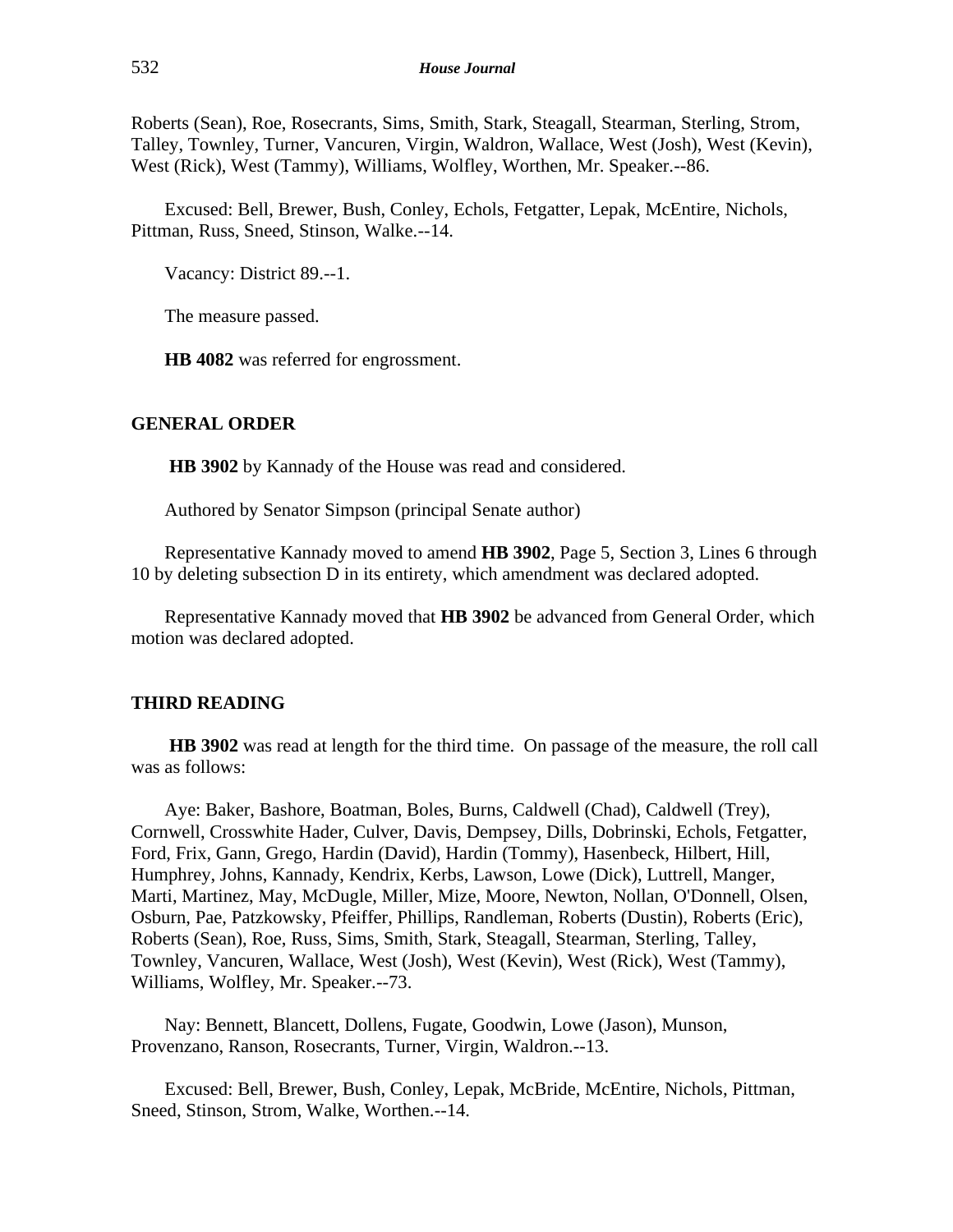Vacancy: District 89.--1.

The measure passed.

**HB 3902** was referred for engrossment.

## **GENERAL ORDER**

**HB 3867** by Boatman of the House and Hall of the Senate was read and considered.

Representative Boatman moved that **HB 3867** be advanced from General Order, which motion was declared adopted.

## **THIRD READING**

**HB 3867** was read at length for the third time. On passage of the measure, the roll call was as follows:

Aye: Baker, Bashore, Bennett, Blancett, Boatman, Boles, Burns, Caldwell (Chad), Caldwell (Trey), Cornwell, Crosswhite Hader, Culver, Davis, Dempsey, Dills, Dobrinski, Dollens, Echols, Fetgatter, Ford, Fugate, Goodwin, Grego, Hardin (David), Hasenbeck, Hilbert, Hill, Humphrey, Johns, Kannady, Kendrix, Kerbs, Lawson, Lowe (Dick), Lowe (Jason), Manger, Marti, Martinez, May, McBride, Miller, Mize, Moore, Munson, Newton, Nollan, O'Donnell, Osburn, Pae, Patzkowsky, Pfeiffer, Phillips, Provenzano, Randleman, Roberts (Dustin), Roberts (Eric), Roe, Russ, Sims, Smith, Stark, Steagall, Sterling, Talley, Townley, Turner, Vancuren, Waldron, Wallace, West (Josh), West (Kevin), West (Tammy), Williams, Wolfley, Mr. Speaker.--75.

Nay: Gann, Hardin (Tommy), Olsen, Roberts (Sean), Stearman, West (Rick).--6.

Excused: Bell, Brewer, Bush, Conley, Frix, Lepak, Luttrell, McDugle, McEntire, Nichols, Pittman, Ranson, Rosecrants, Sneed, Stinson, Strom, Virgin, Walke, Worthen.--19.

Vacancy: District 89.--1.

The measure passed.

**HB 3867** was referred for engrossment.

## **GENERAL ORDER**

**HB 4227** by Boatman of the House was read and considered.

Authored by Senator Paxton (principal Senate author)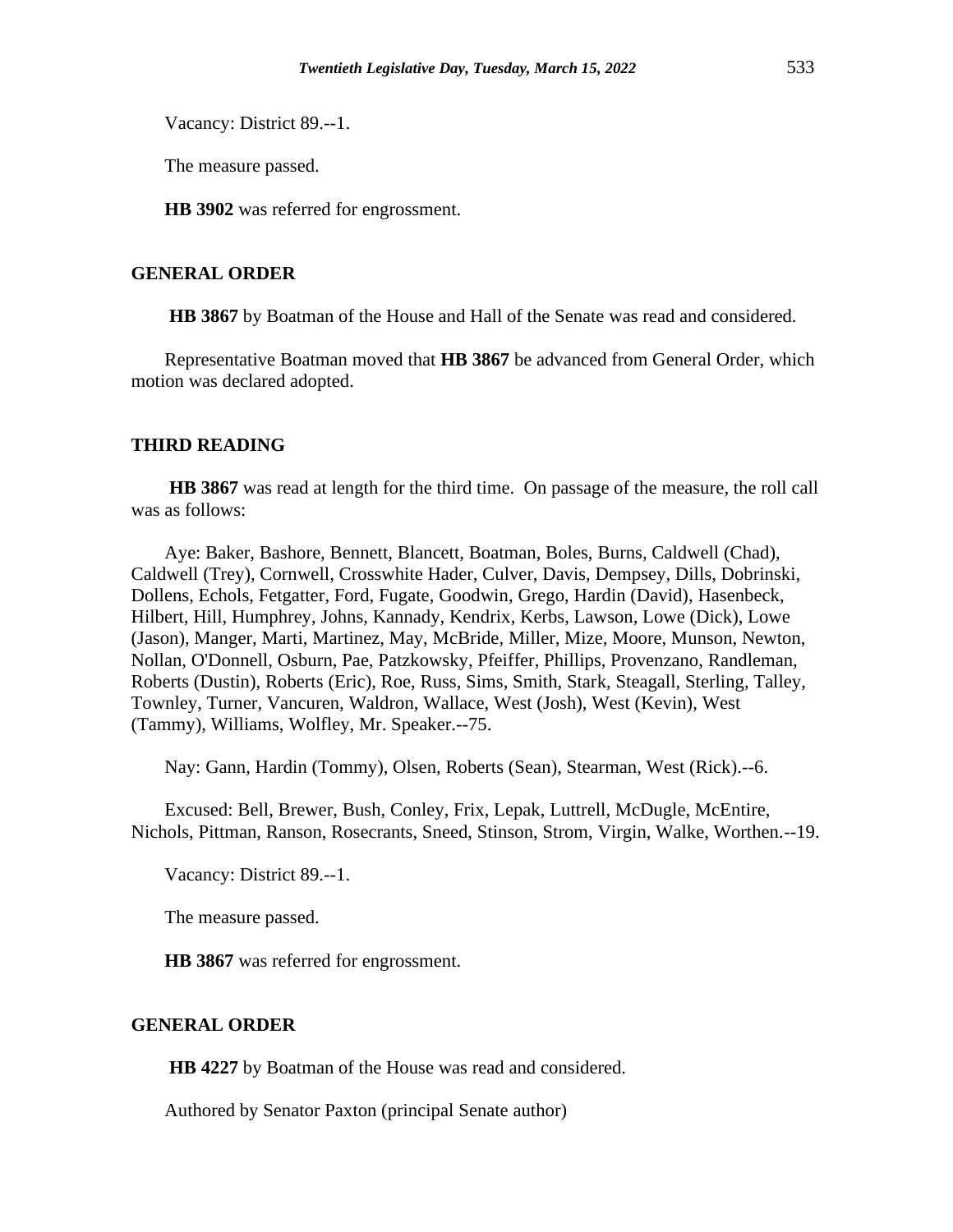Representative Boatman moved that **HB 4227** be advanced from General Order, which motion was declared adopted.

## **THIRD READING**

**HB 4227** was read at length for the third time. On passage of the measure, the roll call was as follows:

Aye: Baker, Bashore, Bell, Bennett, Blancett, Boatman, Boles, Burns, Caldwell (Chad), Caldwell (Trey), Cornwell, Crosswhite Hader, Culver, Davis, Dempsey, Dills, Dobrinski, Dollens, Echols, Fetgatter, Ford, Fugate, Goodwin, Grego, Hardin (David), Hasenbeck, Hilbert, Hill, Humphrey, Johns, Kannady, Kendrix, Kerbs, Lawson, Lowe (Dick), Lowe (Jason), Manger, Marti, May, McBride, McDugle, Miller, Mize, Moore, Munson, Newton, Nollan, O'Donnell, Olsen, Osburn, Pae, Patzkowsky, Pfeiffer, Phillips, Provenzano, Randleman, Roberts (Dustin), Roberts (Eric), Roberts (Sean), Roe, Rosecrants, Russ, Sims, Smith, Stark, Steagall, Stearman, Sterling, Strom, Talley, Townley, Turner, Vancuren, Virgin, Waldron, Wallace, West (Josh), West (Kevin), West (Tammy), Williams, Wolfley, Mr. Speaker.--82.

Nay: Gann, Hardin (Tommy), West (Rick).--3.

Excused: Brewer, Bush, Conley, Frix, Lepak, Luttrell, Martinez, McEntire, Nichols, Pittman, Ranson, Sneed, Stinson, Walke, Worthen.--15.

Vacancy: District 89.--1.

The measure passed.

**HB 4227** was referred for engrossment.

#### **GENERAL ORDER**

**HB 3039** by Boles of the House and Taylor of the Senate was read and considered.

Representative Boles moved that **HB 3039** be advanced from General Order, which motion was declared adopted.

## **Representative Hasenbeck Presiding**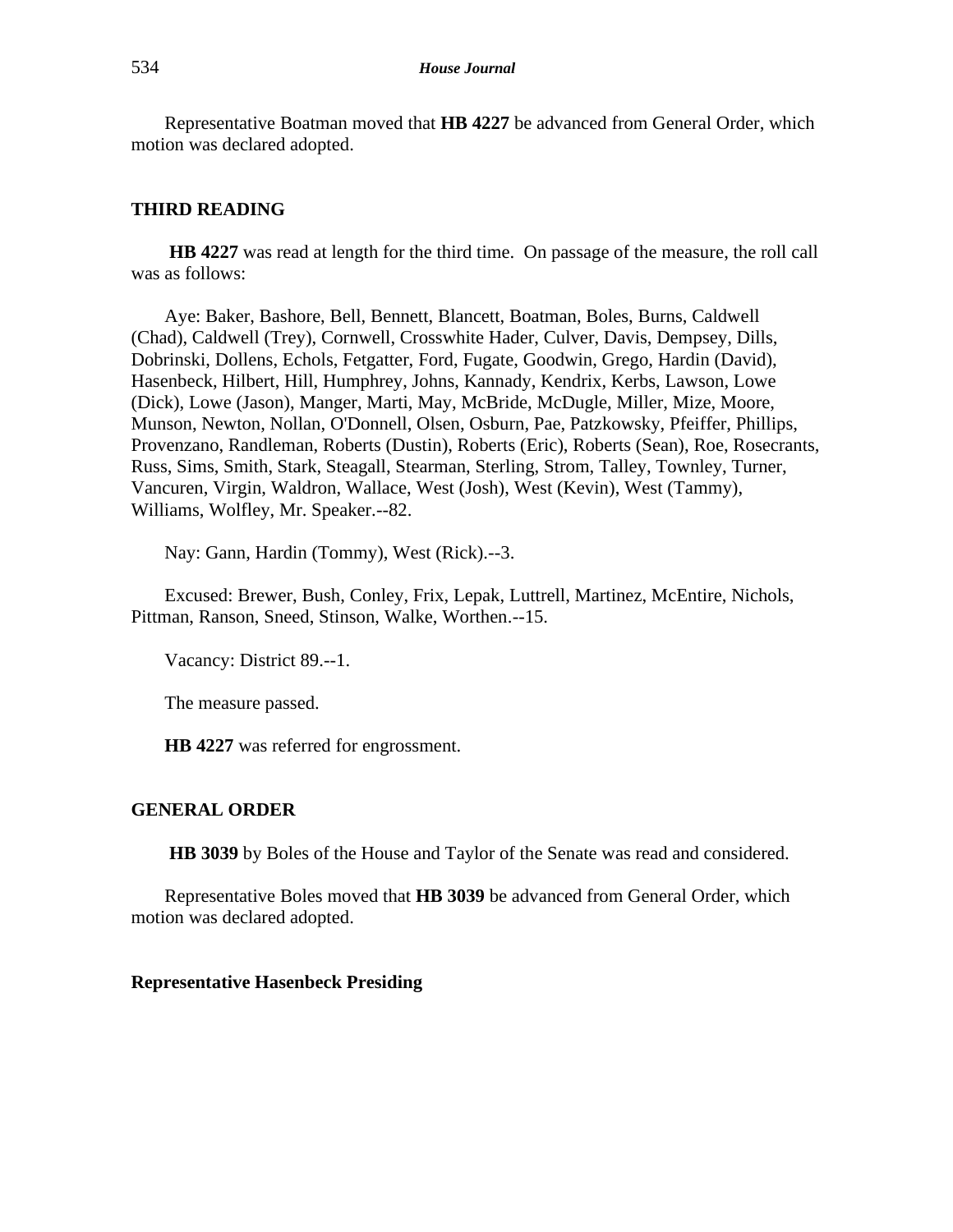**HB 3039** was read at length for the third time. On passage of the measure and emergency, the roll call was as follows:

Aye: Baker, Bashore, Bell, Bennett, Blancett, Boatman, Boles, Burns, Caldwell (Chad), Caldwell (Trey), Conley, Cornwell, Crosswhite Hader, Culver, Davis, Dempsey, Dills, Dobrinski, Dollens, Fetgatter, Ford, Fugate, Gann, Goodwin, Grego, Hardin (David), Hardin (Tommy), Hasenbeck, Hilbert, Hill, Humphrey, Johns, Kannady, Kendrix, Kerbs, Lawson, Lowe (Dick), Lowe (Jason), Manger, Marti, Martinez, May, McBride, McDugle, Miller, Mize, Moore, Munson, Newton, Nollan, O'Donnell, Olsen, Osburn, Pae, Patzkowsky, Pfeiffer, Phillips, Provenzano, Randleman, Roberts (Dustin), Roberts (Eric), Roberts (Sean), Roe, Rosecrants, Sims, Smith, Stark, Steagall, Stearman, Sterling, Strom, Talley, Townley, Turner, Virgin, Waldron, Wallace, West (Josh), West (Kevin), West (Rick), West (Tammy), Williams, Wolfley, Mr. Speaker.--84.

Excused: Brewer, Bush, Echols, Frix, Lepak, Luttrell, McEntire, Nichols, Pittman, Ranson, Russ, Sneed, Stinson, Vancuren, Walke, Worthen.--16.

Vacancy: District 89.--1.

The measure and emergency passed.

**HB 3039** was referred for engrossment.

## **GENERAL ORDER**

**HB 3054** by Boles of the House and David of the Senate was read and considered.

Representative Boles moved that **HB 3054** be advanced from General Order, which motion was declared adopted.

#### **THIRD READING**

**HB 3054** was read at length for the third time. On passage of the measure and emergency, the roll call was as follows:

Aye: Baker, Bashore, Bell, Bennett, Boatman, Boles, Burns, Caldwell (Chad), Caldwell (Trey), Conley, Cornwell, Crosswhite Hader, Culver, Davis, Dempsey, Dills, Dobrinski, Dollens, Echols, Fetgatter, Ford, Fugate, Goodwin, Grego, Hardin (David), Hardin (Tommy), Hasenbeck, Hilbert, Hill, Humphrey, Johns, Kannady, Kendrix, Kerbs, Lawson, Lowe (Dick), Lowe (Jason), Manger, Marti, Martinez, McBride, McDugle, Miller, Moore, Munson, Newton, Nollan, O'Donnell, Olsen, Pae, Patzkowsky, Pfeiffer, Phillips, Provenzano, Randleman, Ranson, Roberts (Dustin), Roberts (Eric), Roberts (Sean), Roe, Rosecrants, Russ, Sims, Smith, Stark, Steagall, Stearman, Sterling, Strom, Talley, Townley,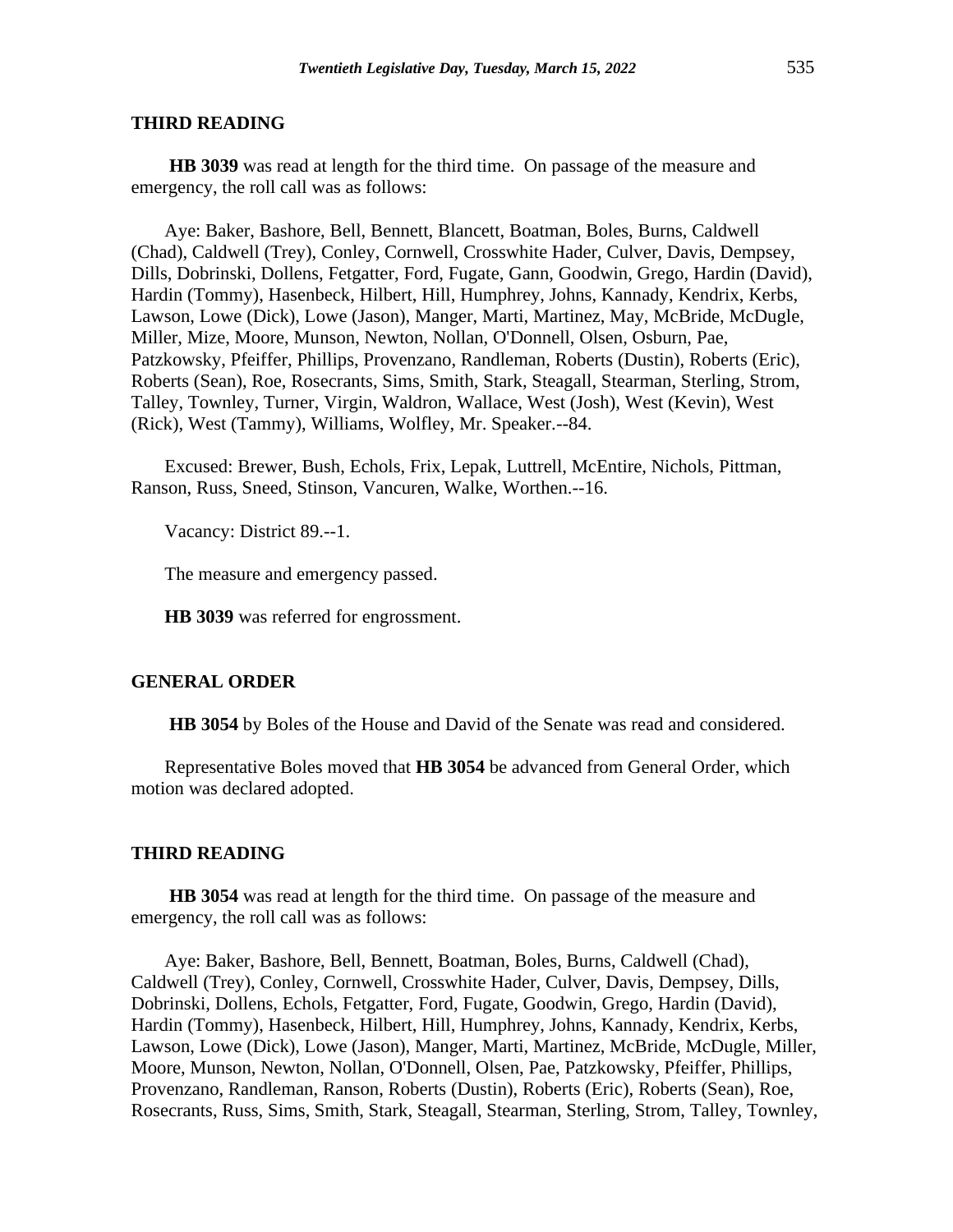Turner, Vancuren, Virgin, Waldron, Wallace, West (Josh), West (Kevin), West (Rick), West (Tammy), Williams, Wolfley, Mr. Speaker.--83.

Nay: Gann.--1.

Excused: Blancett, Brewer, Bush, Frix, Lepak, Luttrell, May, McEntire, Mize, Nichols, Osburn, Pittman, Sneed, Stinson, Walke, Worthen.--16.

Vacancy: District 89.--1.

The measure and emergency passed.

**HB 3054** was referred for engrossment.

## **GENERAL ORDER**

**HB 2065** by Ford of the House and Weaver of the Senate was read and considered.

Coauthored by Representative(s) Moore

Representative Ford moved that **HB 2065** be advanced from General Order, which motion was declared adopted.

## **THIRD READING**

**HB 2065** was read at length for the third time. On passage of the measure and emergency, the roll call was as follows:

Aye: Baker, Bashore, Bennett, Blancett, Boatman, Boles, Burns, Caldwell (Chad), Caldwell (Trey), Conley, Cornwell, Crosswhite Hader, Culver, Davis, Dempsey, Dills, Dobrinski, Dollens, Echols, Fetgatter, Ford, Fugate, Gann, Goodwin, Grego, Hardin (David), Hardin (Tommy), Hasenbeck, Hilbert, Hill, Humphrey, Johns, Kendrix, Kerbs, Lawson, Lowe (Dick), Lowe (Jason), Manger, Marti, May, McBride, Miller, Moore, Munson, Newton, Nollan, O'Donnell, Olsen, Osburn, Pae, Patzkowsky, Pfeiffer, Phillips, Provenzano, Ranson, Roberts (Dustin), Roberts (Eric), Roberts (Sean), Roe, Rosecrants, Sims, Smith, Stark, Steagall, Stearman, Sterling, Strom, Talley, Townley, Turner, Vancuren, Virgin, Waldron, Wallace, West (Josh), West (Kevin), West (Rick), West (Tammy), Williams, Wolfley, Mr. Speaker.--81.

Excused: Bell, Brewer, Bush, Frix, Kannady, Lepak, Luttrell, Martinez, McDugle, McEntire, Mize, Nichols, Pittman, Randleman, Russ, Sneed, Stinson, Walke, Worthen.--19.

Vacancy: District 89.--1.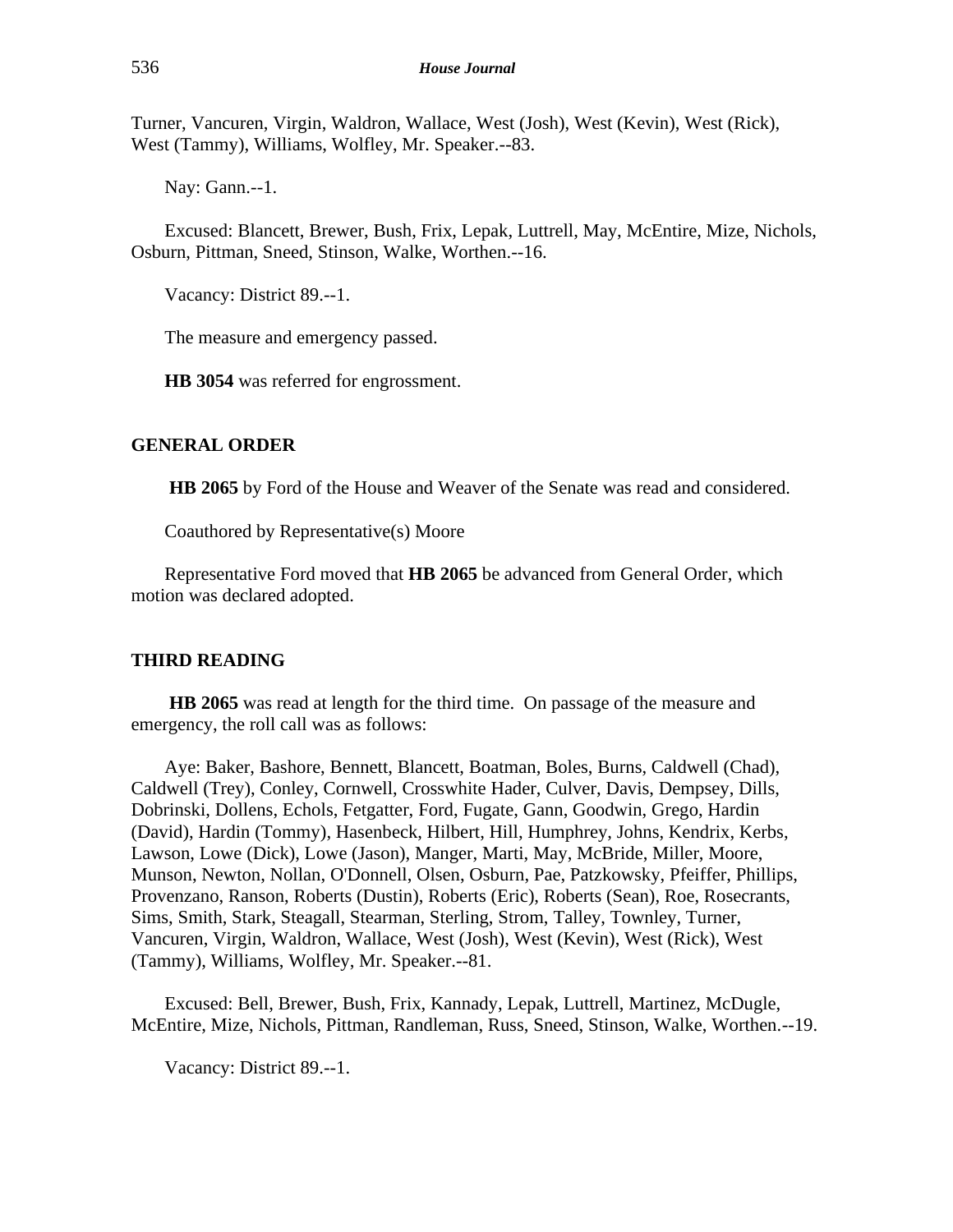The measure and emergency passed.

**HB 2065** was referred for engrossment.

## **GENERAL ORDER**

**HB 3062** by Ranson of the House and Boren of the Senate was read and considered.

Representative Ranson moved to amend **HB 3062**, Page 2, Line 2 by deleting the word "shall" and inserting in lieu thereof the word "may", which amendment was declared adopted.

Representative Ranson moved that **HB 3062** be advanced from General Order, which motion was declared adopted.

## **THIRD READING**

**HB 3062** was read at length for the third time. On passage of the measure, the roll call was as follows:

Aye: Baker, Bashore, Bell, Bennett, Blancett, Boatman, Boles, Burns, Caldwell (Chad), Caldwell (Trey), Conley, Cornwell, Crosswhite Hader, Culver, Davis, Dempsey, Dills, Dobrinski, Dollens, Echols, Fetgatter, Ford, Fugate, Gann, Goodwin, Grego, Hardin (David), Hardin (Tommy), Hasenbeck, Hilbert, Hill, Humphrey, Johns, Kendrix, Kerbs, Lawson, Lowe (Dick), Lowe (Jason), Luttrell, Manger, Marti, May, McDugle, Miller, Moore, Munson, Newton, Nollan, O'Donnell, Olsen, Osburn, Pae, Patzkowsky, Pfeiffer, Phillips, Provenzano, Randleman, Ranson, Roberts (Dustin), Roberts (Eric), Roberts (Sean), Roe, Rosecrants, Russ, Sims, Smith, Stark, Steagall, Stearman, Sterling, Stinson, Strom, Talley, Townley, Turner, Virgin, Waldron, Wallace, West (Josh), West (Kevin), West (Rick), West (Tammy), Williams, Wolfley, Mr. Speaker.--85.

Excused: Brewer, Bush, Frix, Kannady, Lepak, Martinez, McBride, McEntire, Mize, Nichols, Pittman, Sneed, Vancuren, Walke, Worthen.--15.

Vacancy: District 89.--1.

The measure passed.

**HB 3062** was referred for engrossment.

## **GENERAL ORDER**

**HB 2745** by Ford et al. of the House was read and considered.

Authored by Senator Pugh (principal Senate author)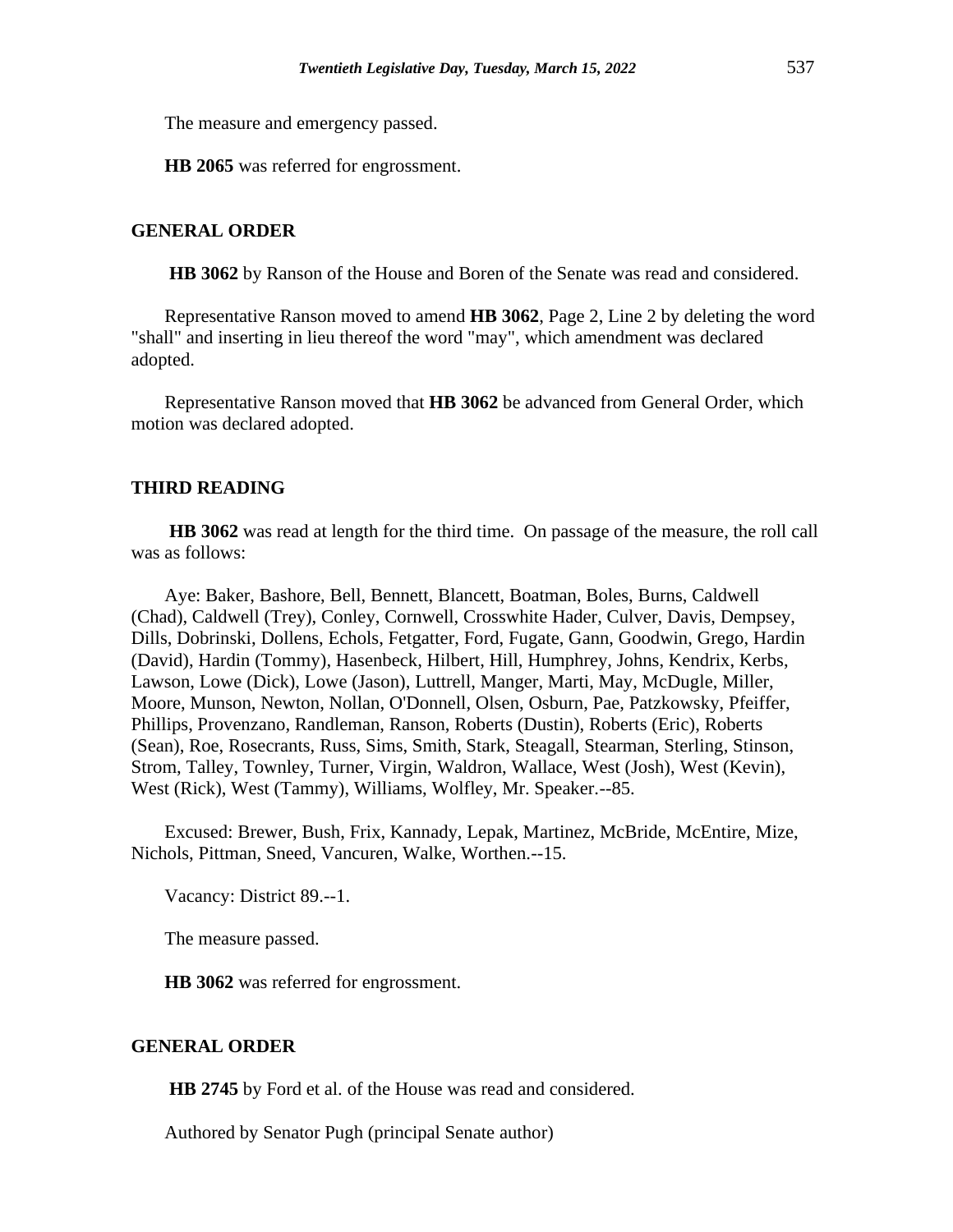Representative Martinez moved to amend **HB 2745** by striking the title, which amendment was declared adopted.

Representative Ford moved that **HB 2745** be advanced from General Order, which motion was declared adopted.

## **THIRD READING**

**HB 2745** was read at length for the third time. On passage of the measure, the roll call was as follows:

Aye: Baker, Bashore, Bell, Bennett, Blancett, Boatman, Boles, Burns, Caldwell (Chad), Caldwell (Trey), Conley, Cornwell, Crosswhite Hader, Culver, Davis, Dempsey, Dills, Dobrinski, Dollens, Echols, Fetgatter, Ford, Fugate, Gann, Goodwin, Grego, Hardin (David), Hardin (Tommy), Hasenbeck, Hilbert, Hill, Humphrey, Johns, Kendrix, Kerbs, Lawson, Lowe (Dick), Lowe (Jason), Luttrell, Manger, Marti, Martinez, May, McDugle, Miller, Moore, Munson, Newton, Nollan, O'Donnell, Olsen, Osburn, Pae, Patzkowsky, Pfeiffer, Phillips, Provenzano, Randleman, Ranson, Roberts (Dustin), Roberts (Eric), Roberts (Sean), Roe, Rosecrants, Sims, Smith, Stark, Steagall, Stearman, Sterling, Stinson, Strom, Talley, Townley, Turner, Vancuren, Virgin, Waldron, Wallace, West (Josh), West (Kevin), West (Rick), West (Tammy), Williams, Wolfley, Mr. Speaker.--86.

Excused: Brewer, Bush, Frix, Kannady, Lepak, McBride, McEntire, Mize, Nichols, Pittman, Sneed, Walke, Worthen.--13.

Constitutional Priv: Russ.--1.

Vacancy: District 89.--1.

The measure passed.

**HB 2745** was referred for engrossment.

## **GENERAL ORDER**

**HB 3132** by Kendrix of the House was read and considered.

Authored by Senator Weaver (principal Senate author)

Representative Kendrix moved that **HB 3132** be advanced from General Order, which motion was declared adopted.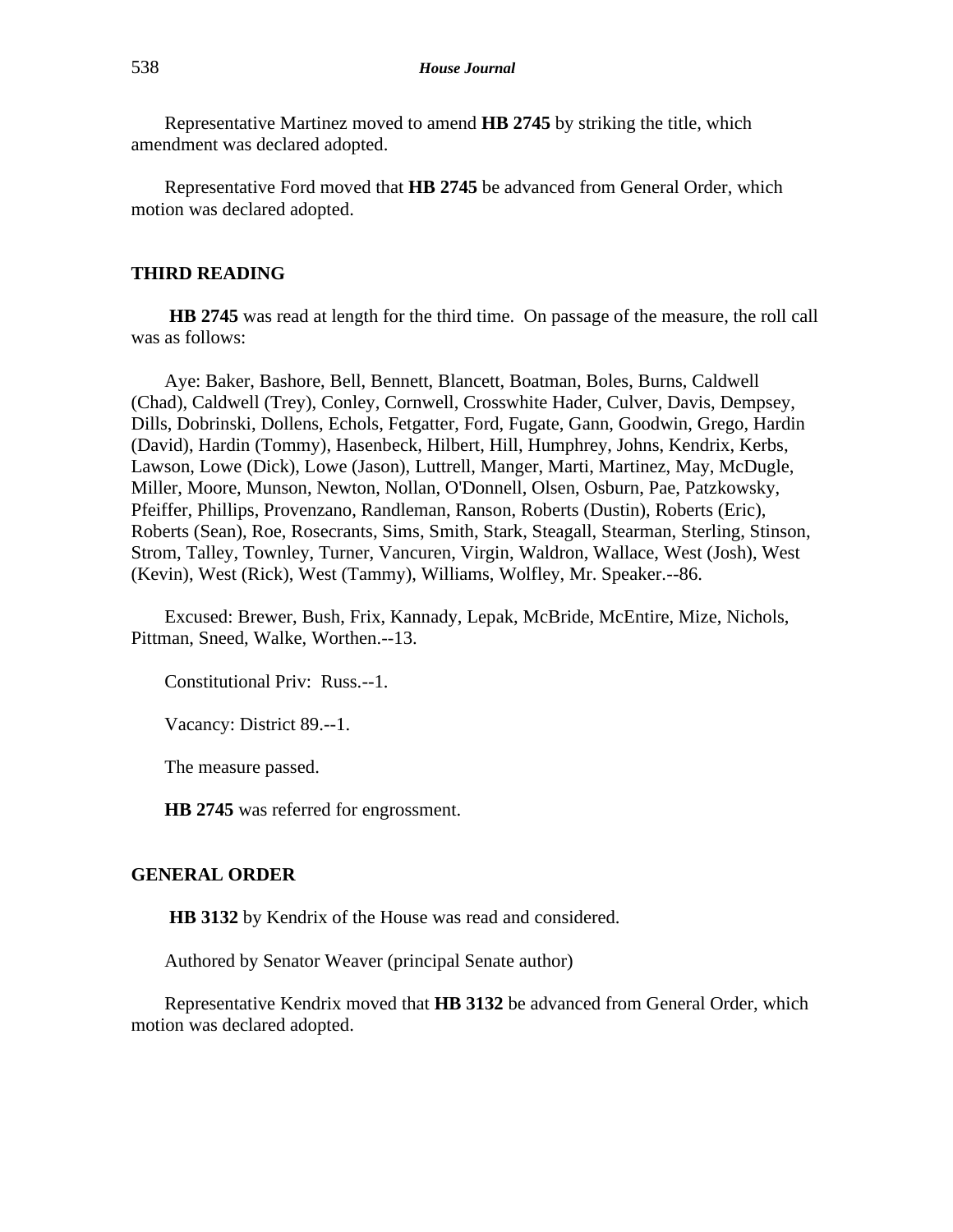**HB 3132** was read at length for the third time. On passage of the measure, the roll call was as follows:

Aye: Baker, Bashore, Bell, Bennett, Blancett, Boatman, Boles, Burns, Caldwell (Chad), Caldwell (Trey), Conley, Cornwell, Crosswhite Hader, Culver, Davis, Dempsey, Dills, Dobrinski, Dollens, Echols, Fetgatter, Ford, Frix, Fugate, Gann, Goodwin, Grego, Hardin (David), Hardin (Tommy), Hasenbeck, Hilbert, Hill, Humphrey, Johns, Kendrix, Kerbs, Lawson, Lowe (Dick), Lowe (Jason), Luttrell, Manger, Marti, Martinez, May, McDugle, Miller, Moore, Munson, Newton, Nollan, O'Donnell, Olsen, Pae, Patzkowsky, Pfeiffer, Phillips, Provenzano, Randleman, Ranson, Roberts (Dustin), Roberts (Eric), Roberts (Sean), Roe, Rosecrants, Russ, Sims, Smith, Stark, Stearman, Sterling, Strom, Talley, Townley, Turner, Vancuren, Virgin, Waldron, Wallace, West (Josh), West (Kevin), West (Rick), West (Tammy), Williams, Wolfley, Mr. Speaker.--85.

Excused: Brewer, Bush, Kannady, Lepak, McBride, McEntire, Mize, Nichols, Osburn, Pittman, Sneed, Steagall, Stinson, Walke, Worthen.--15.

Vacancy: District 89.--1.

The measure passed.

**HB 3132** was referred for engrossment.

## **GENERAL ORDER**

**HB 3167** by Phillips of the House was read and considered.

Authored by Senator Dossett (J.A.) (principal Senate author)

Representative Osburn moved to amend **HB 3167** by striking the title, which amendment was declared adopted.

Representative Phillips moved that **HB 3167** be advanced from General Order, which motion was declared adopted.

## **THIRD READING**

**HB 3167** was read at length for the third time. On passage of the measure, the roll call was as follows:

Aye: Baker, Bashore, Bell, Bennett, Blancett, Boatman, Boles, Burns, Caldwell (Chad), Caldwell (Trey), Cornwell, Crosswhite Hader, Culver, Davis, Dempsey, Dills, Dobrinski, Dollens, Echols, Frix, Fugate, Goodwin, Grego, Hardin (David), Hasenbeck, Hilbert, Hill, Humphrey, Johns, Kannady, Lawson, Lowe (Dick), Lowe (Jason), Luttrell,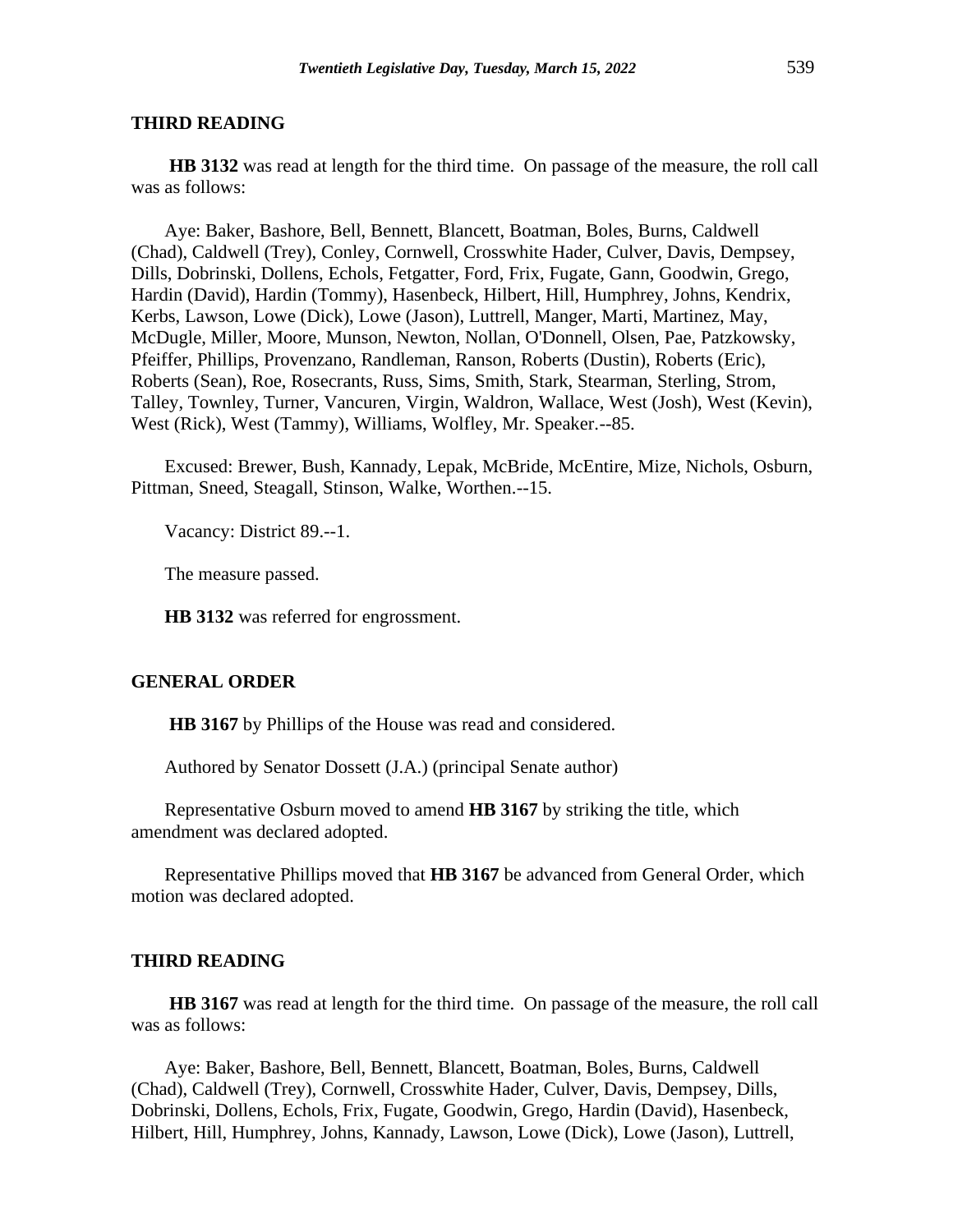Manger, Marti, Martinez, May, McBride, McDugle, Miller, Moore, Munson, Newton, Nollan, Olsen, Osburn, Pae, Patzkowsky, Phillips, Provenzano, Randleman, Ranson, Roberts (Dustin), Roberts (Eric), Roberts (Sean), Roe, Rosecrants, Russ, Sims, Smith, Stark, Steagall, Sterling, Stinson, Strom, Talley, Townley, Turner, Vancuren, Virgin, Waldron, Wallace, West (Josh), West (Tammy), Williams, Wolfley, Mr. Speaker.--78.

Nay: Gann, Hardin (Tommy), Kendrix, Stearman, West (Kevin), West (Rick).--6.

Excused: Brewer, Bush, Conley, Fetgatter, Ford, Kerbs, Lepak, McEntire, Mize, Nichols, O'Donnell, Pfeiffer, Pittman, Sneed, Walke, Worthen.--16.

Vacancy: District 89.--1.

The measure passed.

**HB 3167** was referred for engrossment.

## **GENERAL ORDER**

**HB 3171** by Phillips of the House was read and considered.

Authored by Senator Bergstrom (principal Senate author)

Representative Phillips moved that **HB 3171** be advanced from General Order, which motion was declared adopted.

## **THIRD READING**

**HB 3171** was read at length for the third time. On passage of the measure, the roll call was as follows:

Aye: Baker, Bashore, Bell, Bennett, Boatman, Boles, Burns, Caldwell (Chad), Caldwell (Trey), Conley, Cornwell, Crosswhite Hader, Culver, Davis, Dempsey, Dills, Dobrinski, Dollens, Echols, Fetgatter, Frix, Fugate, Gann, Goodwin, Grego, Hardin (David), Hardin (Tommy), Hasenbeck, Hilbert, Hill, Johns, Kannady, Kendrix, Kerbs, Lawson, Lowe (Jason), Luttrell, Manger, Marti, Martinez, May, McBride, McDugle, Miller, Moore, Munson, Newton, Nollan, O'Donnell, Olsen, Osburn, Pae, Patzkowsky, Pfeiffer, Phillips, Provenzano, Randleman, Ranson, Roberts (Dustin), Roberts (Eric), Roberts (Sean), Roe, Rosecrants, Russ, Sims, Smith, Stark, Steagall, Stearman, Sterling, Strom, Talley, Townley, Turner, Vancuren, Virgin, Waldron, Wallace, West (Josh), West (Kevin), West (Rick), West (Tammy), Williams, Wolfley, Mr. Speaker.--85.

Excused: Blancett, Brewer, Bush, Ford, Humphrey, Lepak, Lowe (Dick), McEntire, Mize, Nichols, Pittman, Sneed, Stinson, Walke, Worthen.--15.

Vacancy: District 89.--1.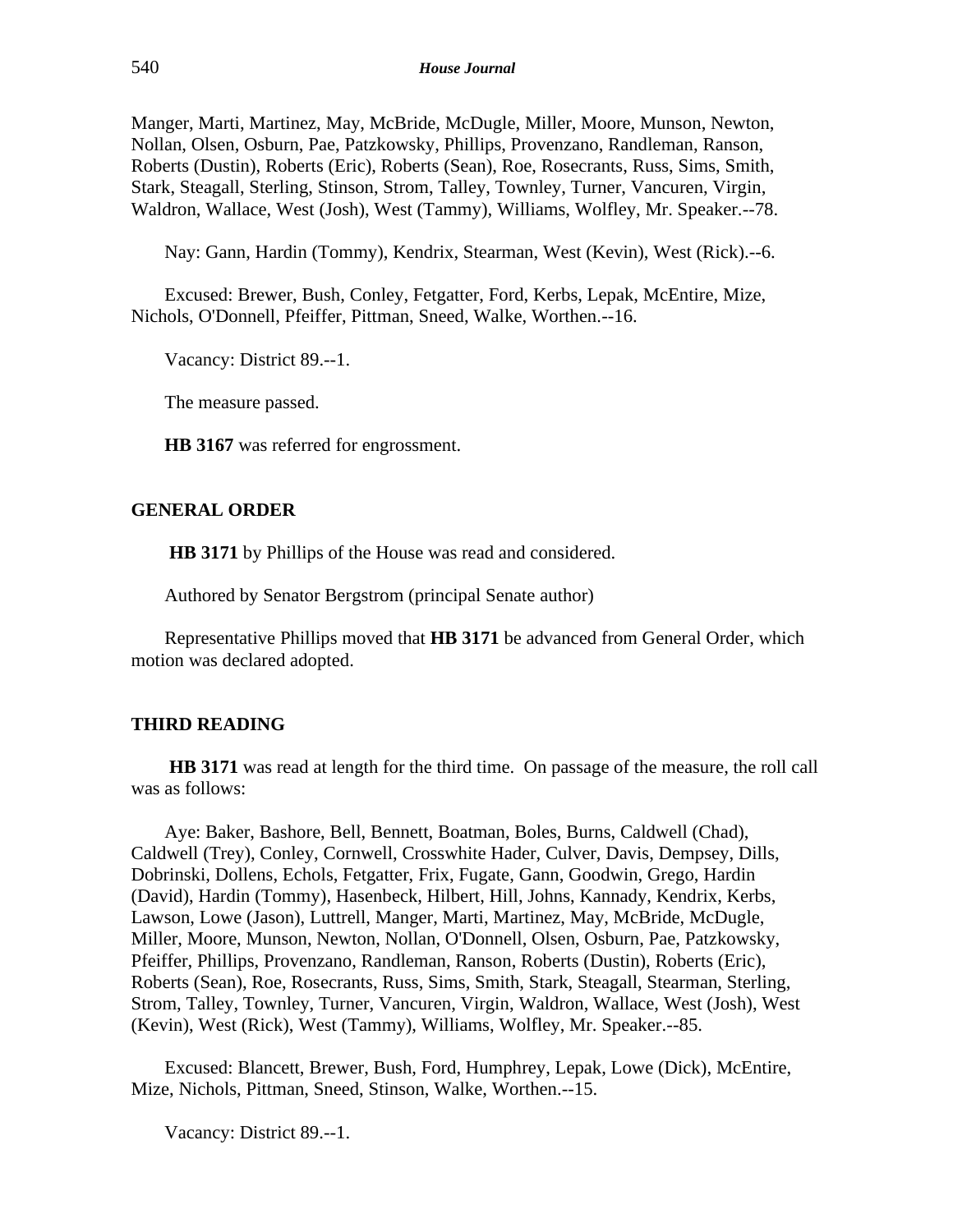The measure passed.

**HB 3171** was referred for engrossment.

## **GENERAL ORDER**

**HB 3279** by Humphrey et al. of the House and Jett of the Senate was read and considered.

Coauthored by Representative(s) Phillips

Representative Osburn moved to amend **HB 3279** by striking the title, which amendment was declared adopted.

Representative Humphrey moved to amend **HB 3279** by striking the title, the enacting clause, the entire bill and inserting in lieu thereof a floor substitute.

Representative Osburn moved to amend the floor substitute by striking the title, which amendment to the floor substitute was adopted.

Representative Humphrey pressed his motion to adopt the floor substitute as amended, which floor substitute was declared adopted.

Representative Humphrey moved that **HB 3279** be advanced from General Order, which motion was declared adopted.

## **THIRD READING**

**HB 3279** was read at length for the third time. On passage of the measure, the roll call was as follows:

Aye: Baker, Bashore, Bell, Bennett, Blancett, Boatman, Boles, Burns, Caldwell (Chad), Conley, Cornwell, Crosswhite Hader, Culver, Davis, Dempsey, Dills, Dobrinski, Dollens, Echols, Frix, Grego, Hardin (David), Hasenbeck, Hill, Humphrey, Johns, Kannady, Kerbs, Lawson, Lowe (Dick), Lowe (Jason), Luttrell, Manger, Marti, Martinez, May, McBride, McDugle, Miller, Moore, Munson, Newton, Nichols, Nollan, O'Donnell, Olsen, Osburn, Pae, Patzkowsky, Pfeiffer, Phillips, Pittman, Provenzano, Randleman, Ranson, Roberts (Dustin), Roberts (Eric), Roberts (Sean), Roe, Rosecrants, Sims, Smith, Steagall, Sterling, Talley, Townley, Vancuren, Virgin, Waldron, Wallace, West (Kevin), West (Tammy), Williams, Wolfley, Mr. Speaker.--75.

Nay: Fetgatter, Fugate, Gann, Goodwin, Hardin (Tommy), Kendrix, Stark, Strom, West (Josh), West (Rick), Worthen.--11.

Excused: Brewer, Bush, Ford, Hilbert, Lepak, McEntire, Mize, Russ, Sneed, Stearman, Stinson, Turner, Walke.--13.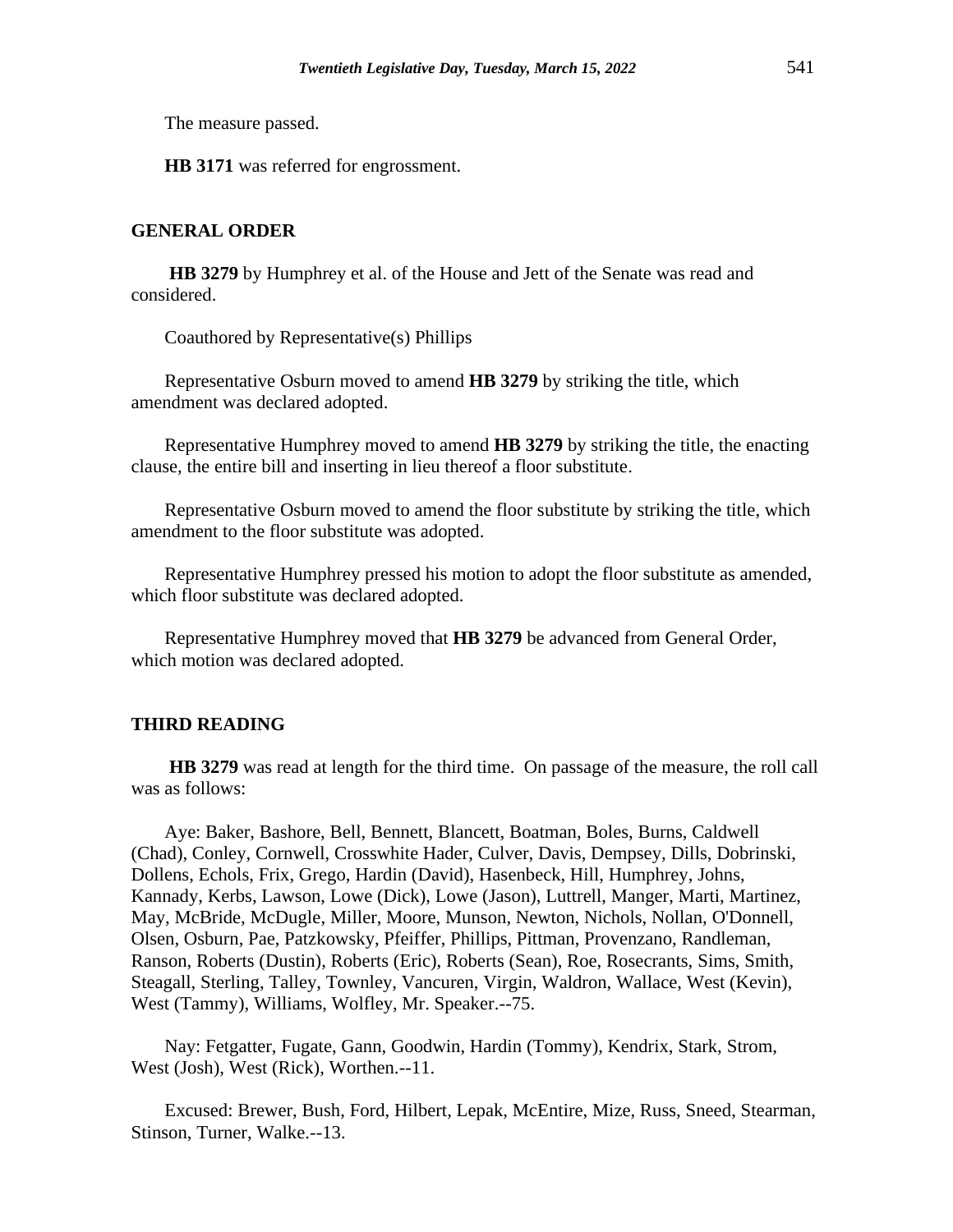Constitutional Priv: Caldwell (Trey).--1.

Vacancy: District 89.--1.

The measure passed.

**HB 3279** was referred for engrossment.

## **RECONSIDERATION**

Representative O'Donnell moved to reconsider the vote whereby **HB 3449** failed, which motion prevailed upon roll call as follows:

Aye: Baker, Bashore, Boatman, Boles, Burns, Caldwell (Chad), Caldwell (Trey), Conley, Cornwell, Culver, Davis, Dills, Dobrinski, Echols, Frix, Gann, Hardin (Tommy), Hasenbeck, Hill, Johns, Kannady, Kendrix, Kerbs, Lawson, Lowe (Dick), Luttrell, Manger, Marti, Martinez, May, McBride, Miller, Moore, Newton, O'Donnell, Olsen, Osburn, Pae, Pfeiffer, Phillips, Roberts (Dustin), Roberts (Eric), Roberts (Sean), Roe, Sims, Smith, Steagall, Stearman, Sterling, Vancuren, West (Kevin), West (Rick), West (Tammy), Williams, Wolfley, Worthen, Mr. Speaker.--57.

Nay: Bell, Bennett, Dollens, Goodwin, Munson, Nichols, Nollan, Pittman, Provenzano, Ranson, Rosecrants, Strom, Turner, Virgin, Waldron, West (Josh).--16.

Excused: Blancett, Brewer, Bush, Crosswhite Hader, Dempsey, Fetgatter, Ford, Fugate, Grego, Hardin (David), Hilbert, Humphrey, Lepak, Lowe (Jason), McDugle, McEntire, Mize, Patzkowsky, Randleman, Russ, Sneed, Stark, Stinson, Talley, Townley, Walke, Wallace.--27.

Vacancy: District 89.--1.

## **THIRD READING**

**HB 3449** was read at length for the third time. On passage of the measure, the roll call was as follows:

Aye: Baker, Bashore, Boatman, Boles, Caldwell (Trey), Cornwell, Culver, Davis, Dempsey, Dills, Dobrinski, Echols, Fetgatter, Frix, Hasenbeck, Hill, Humphrey, Johns, Kerbs, Lawson, Lowe (Dick), Luttrell, Manger, Marti, Martinez, McBride, McDugle, Miller, Newton, O'Donnell, Olsen, Osburn, Patzkowsky, Pfeiffer, Randleman, Roberts (Dustin), Roberts (Eric), Roe, Sims, Smith, Stark, Steagall, Sterling, Townley, Vancuren, West (Kevin), West (Tammy), Williams, Wolfley, Worthen, Mr. Speaker.--51.

Nay: Bell, Bennett, Blancett, Burns, Caldwell (Chad), Conley, Crosswhite Hader, Dollens, Ford, Fugate, Gann, Goodwin, Grego, Hardin (David), Hardin (Tommy), Kannady, Kendrix, Moore, Munson, Nichols, Nollan, Pae, Pittman, Provenzano, Ranson,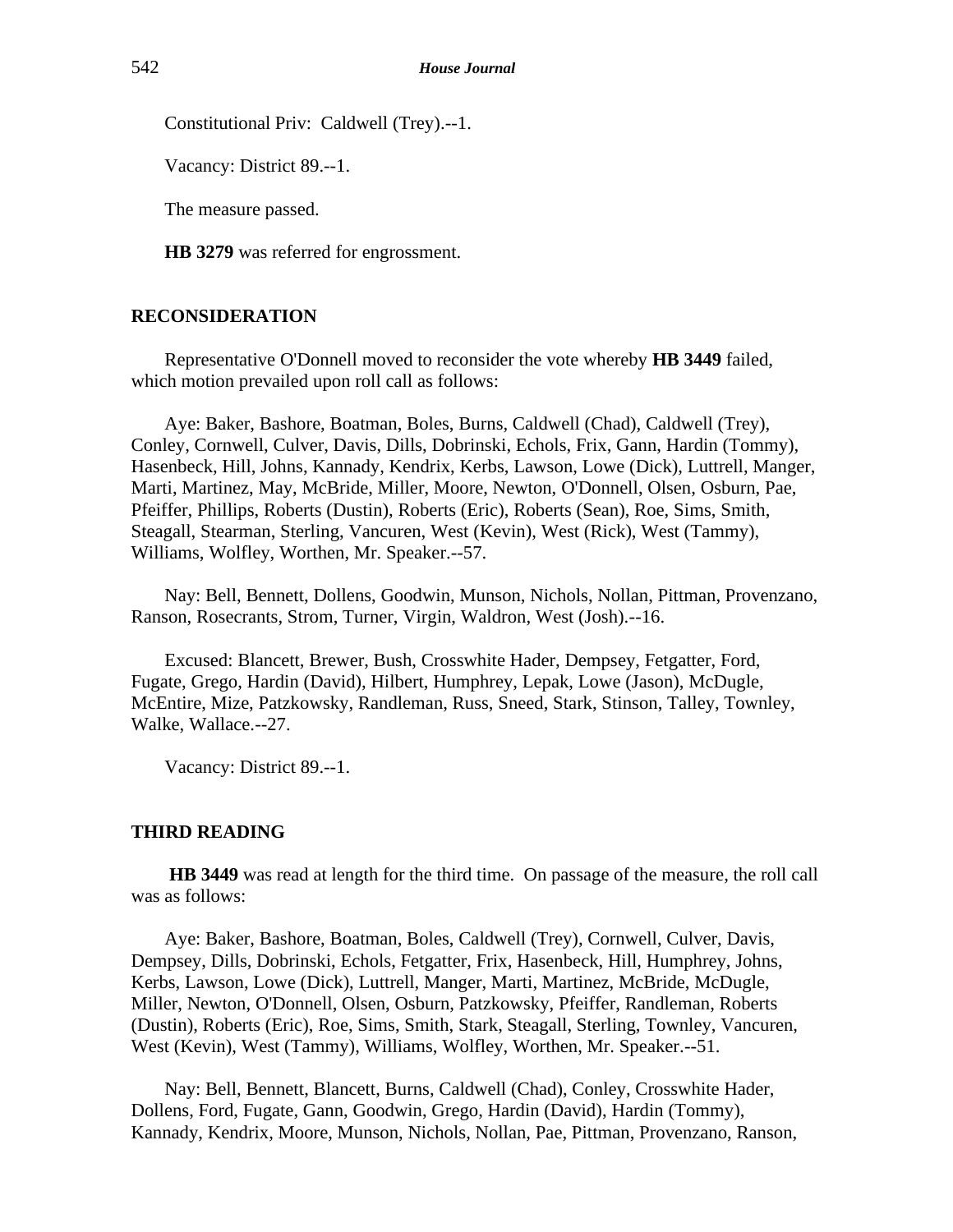Roberts (Sean), Rosecrants, Stearman, Strom, Talley, Turner, Virgin, Waldron, Wallace, West (Josh), West (Rick).--36.

Excused: Brewer, Bush, Hilbert, Lepak, Lowe (Jason), McEntire, Mize, Russ, Sneed, Stinson, Walke.--11.

Constitutional Priv: May, Phillips.--2.

Vacancy: District 89.--1.

The measure passed.

**HB 3449** was referred for engrossment.

## **GENERAL ORDER**

**HB 3366** by Roberts (Eric) of the House was read and considered.

Coauthored by Representative(s) Roberts (Sean)

Authored by Senator Haste (principal Senate author)

Representative Martinez moved to amend **HB 3366** by striking the title, which amendment was declared adopted.

Representative Roberts (Eric) moved that **HB 3366** be advanced from General Order, which motion was declared adopted.

#### **THIRD READING**

**HB 3366** was read at length for the third time. On passage of the measure and emergency, the roll call was as follows:

Aye: Baker, Bashore, Boatman, Boles, Burns, Caldwell (Trey), Conley, Cornwell, Crosswhite Hader, Culver, Davis, Dempsey, Dobrinski, Echols, Fetgatter, Frix, Fugate, Gann, Grego, Hardin (David), Hardin (Tommy), Hasenbeck, Hill, Johns, Kannady, Kendrix, Kerbs, Lawson, Lowe (Dick), Luttrell, Manger, Marti, Martinez, May, McBride, McDugle, Miller, Moore, Newton, Nollan, O'Donnell, Olsen, Osburn, Pae, Patzkowsky, Pfeiffer, Phillips, Pittman, Randleman, Roberts (Eric), Roberts (Sean), Roe, Sims, Stark, Steagall, Stearman, Sterling, Stinson, Strom, Talley, Townley, Vancuren, Wallace, West (Josh), West (Kevin), West (Rick), West (Tammy), Williams, Wolfley, Worthen, Mr. Speaker.--71.

Nay: Bell, Bennett, Blancett, Caldwell (Chad), Dollens, Goodwin, Munson, Nichols, Provenzano, Ranson, Turner, Virgin, Waldron.--13.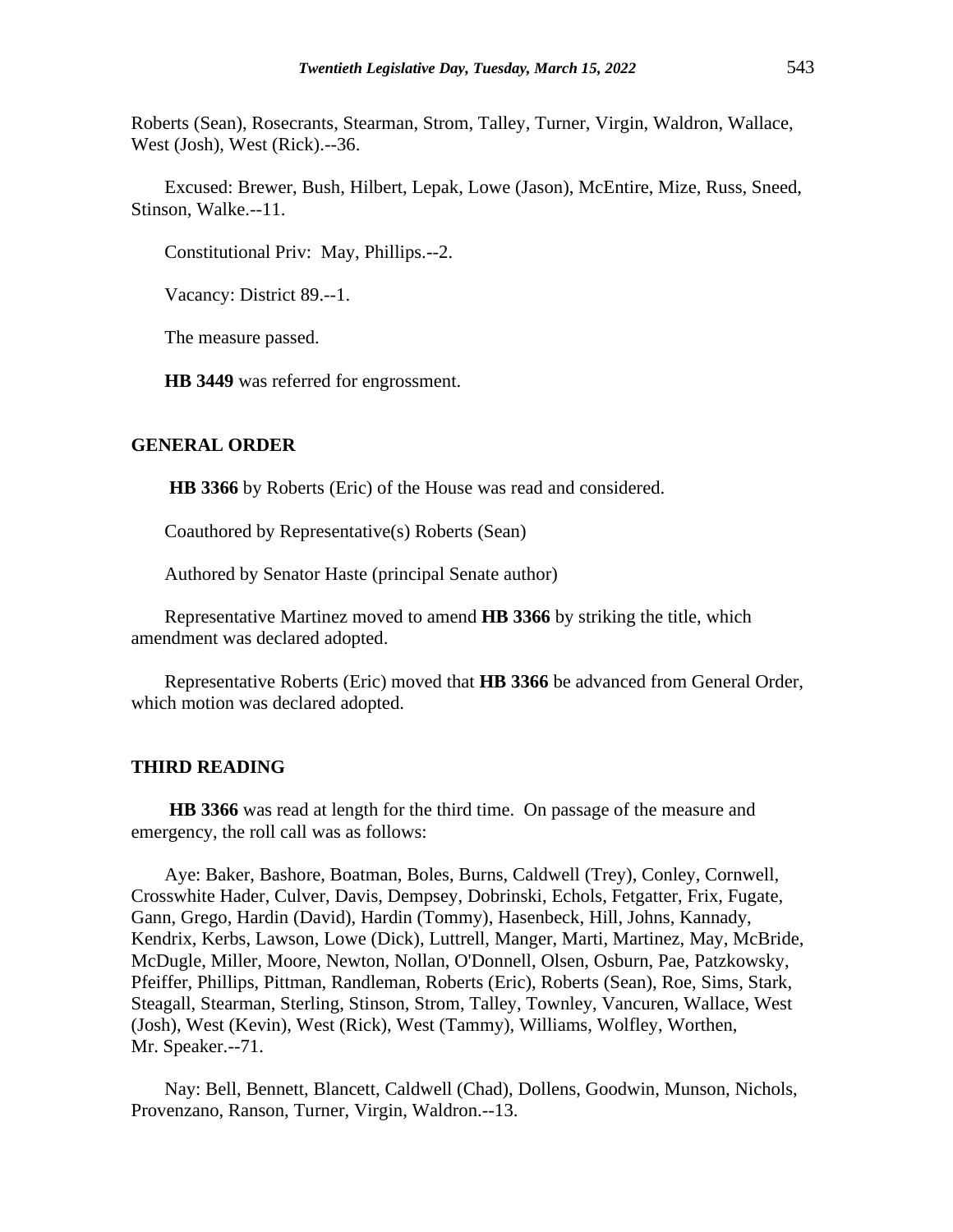Excused: Brewer, Bush, Dills, Ford, Hilbert, Humphrey, Lepak, Lowe (Jason), McEntire, Mize, Roberts (Dustin), Rosecrants, Russ, Smith, Sneed, Walke.--16.

Vacancy: District 89.--1.

The measure and emergency passed.

**HB 3366** was referred for engrossment.

## **RECONSIDERATION**

Representative Sterling moved to reconsider the vote whereby **HB 2383** failed, which motion prevailed upon roll call as follows:

Aye: Baker, Bashore, Boatman, Boles, Burns, Caldwell (Chad), Caldwell (Trey), Cornwell, Crosswhite Hader, Culver, Davis, Dempsey, Dobrinski, Fetgatter, Ford, Frix, Fugate, Gann, Hardin (David), Hasenbeck, Hill, Johns, Kannady, Kendrix, Kerbs, Lowe (Dick), Luttrell, Manger, Marti, May, McBride, McDugle, Miller, Moore, Newton, Nollan, O'Donnell, Olsen, Osburn, Pae, Patzkowsky, Pfeiffer, Phillips, Randleman, Ranson, Roberts (Eric), Roberts (Sean), Roe, Sims, Stark, Steagall, Stearman, Sterling, Stinson, Strom, Talley, Townley, Vancuren, West (Kevin), West (Rick), West (Tammy), Wolfley, Mr. Speaker.--63.

Nay: Bell, Bennett, Dollens, Grego, Munson, Nichols, Provenzano, Smith, Turner, Virgin, Waldron, Worthen.--12.

Excused: Blancett, Brewer, Bush, Conley, Dills, Echols, Goodwin, Hardin (Tommy), Hilbert, Humphrey, Lawson, Lepak, Lowe (Jason), Martinez, McEntire, Mize, Pittman, Roberts (Dustin), Rosecrants, Russ, Sneed, Walke, Wallace, West (Josh), Williams.--25.

Vacancy: District 89.--1.

The Presiding Officer moved to rescind Third Reading and advancement from General Order, which was the order.

Representative Sterling moved to suspend House Rule 8.8 for the purpose of allowing consideration of an untimely filed floor amendment, which motion was declared adopted upon roll call as follows:

Aye: Baker, Bashore, Bell, Bennett, Blancett, Boatman, Boles, Caldwell (Chad), Caldwell (Trey), Cornwell, Crosswhite Hader, Culver, Davis, Dempsey, Dobrinski, Dollens, Echols, Fetgatter, Ford, Frix, Fugate, Gann, Goodwin, Grego, Hardin (David), Hasenbeck, Hill, Johns, Kannady, Kendrix, Kerbs, Lawson, Lowe (Dick), Luttrell, Manger, Martinez, May, McBride, McDugle, Miller, Moore, Newton, Nollan, O'Donnell, Olsen, Osburn, Pae, Patzkowsky, Pfeiffer, Provenzano, Randleman, Ranson, Roberts (Eric), Roberts (Sean), Roe, Sims, Smith, Stark, Steagall, Stearman, Sterling, Stinson, Strom,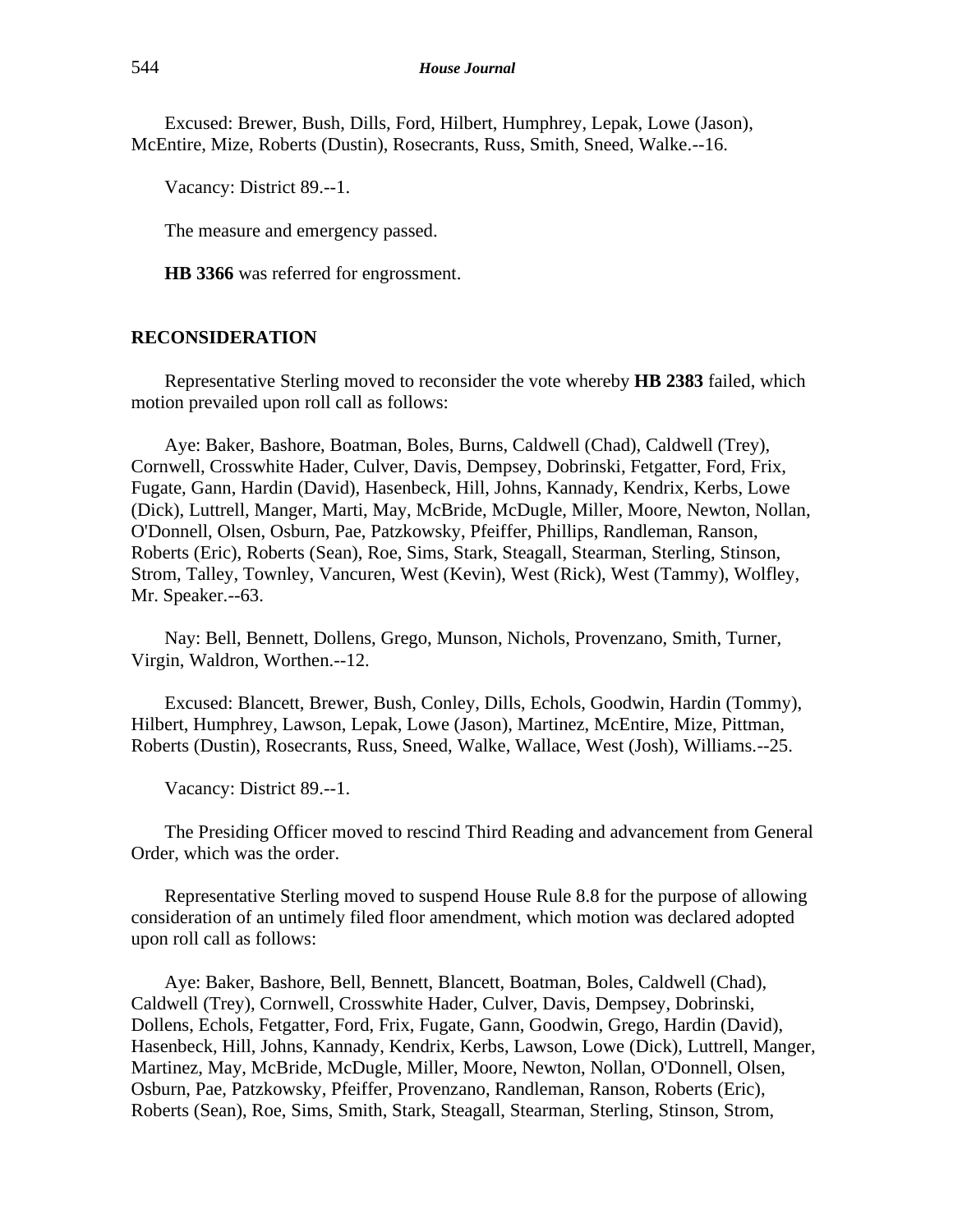Talley, Townley, Turner, Vancuren, Waldron, West (Kevin), West (Rick), West (Tammy), Williams, Wolfley, Mr. Speaker.--74.

Excused: Brewer, Burns, Bush, Conley, Dills, Hardin (Tommy), Hilbert, Humphrey, Lepak, Lowe (Jason), Marti, McEntire, Mize, Munson, Nichols, Phillips, Pittman, Roberts (Dustin), Rosecrants, Russ, Sneed, Virgin, Walke, Wallace, West (Josh), Worthen.--26.

Vacancy: District 89.--1.

Representative Sterling moved to amend **HB 2383**, Page 5, Section 2, Lines 9 through 13 by deleting the sentence beginning with the word "All" through the period ".", which amendment was declared adopted.

#### **THIRD READING**

**HB 2383** was read at length for the third time. On passage of the measure, the roll call was as follows:

Aye: Burns, Caldwell (Chad), Conley, Davis, Dempsey, Echols, Fetgatter, Ford, Frix, Fugate, Goodwin, Hardin (David), Hasenbeck, Humphrey, Johns, Kannady, Kerbs, Lawson, Lowe (Dick), Luttrell, Manger, May, Moore, Patzkowsky, Pfeiffer, Randleman, Ranson, Roe, Rosecrants, Sterling, Stinson, Talley, Townley, West (Tammy), Williams, Mr. Speaker.--36.

Nay: Baker, Bashore, Bell, Bennett, Blancett, Boatman, Caldwell (Trey), Cornwell, Crosswhite Hader, Culver, Dobrinski, Dollens, Gann, Grego, Hardin (Tommy), Hill, Kendrix, Lowe (Jason), Martinez, McBride, McDugle, Miller, Munson, Newton, Nichols, O'Donnell, Olsen, Osburn, Pae, Pittman, Provenzano, Roberts (Eric), Roberts (Sean), Sims, Smith, Stark, Steagall, Stearman, Strom, Turner, Vancuren, Virgin, Waldron, West (Josh), West (Kevin), West (Rick), Wolfley, Worthen.--48.

Excused: Boles, Brewer, Bush, Dills, Hilbert, Lepak, Marti, McEntire, Mize, Nollan, Phillips, Roberts (Dustin), Russ, Sneed, Walke, Wallace.--16.

Vacancy: District 89.--1.

The measure failed.

#### **RESOLUTION FOR CONSIDERATION**

**HCR 1017** was called up for consideration.

Upon motion of Representative McBride, **HCR 1017** was considered and adopted.

**HCR 1017** was referred for engrossment.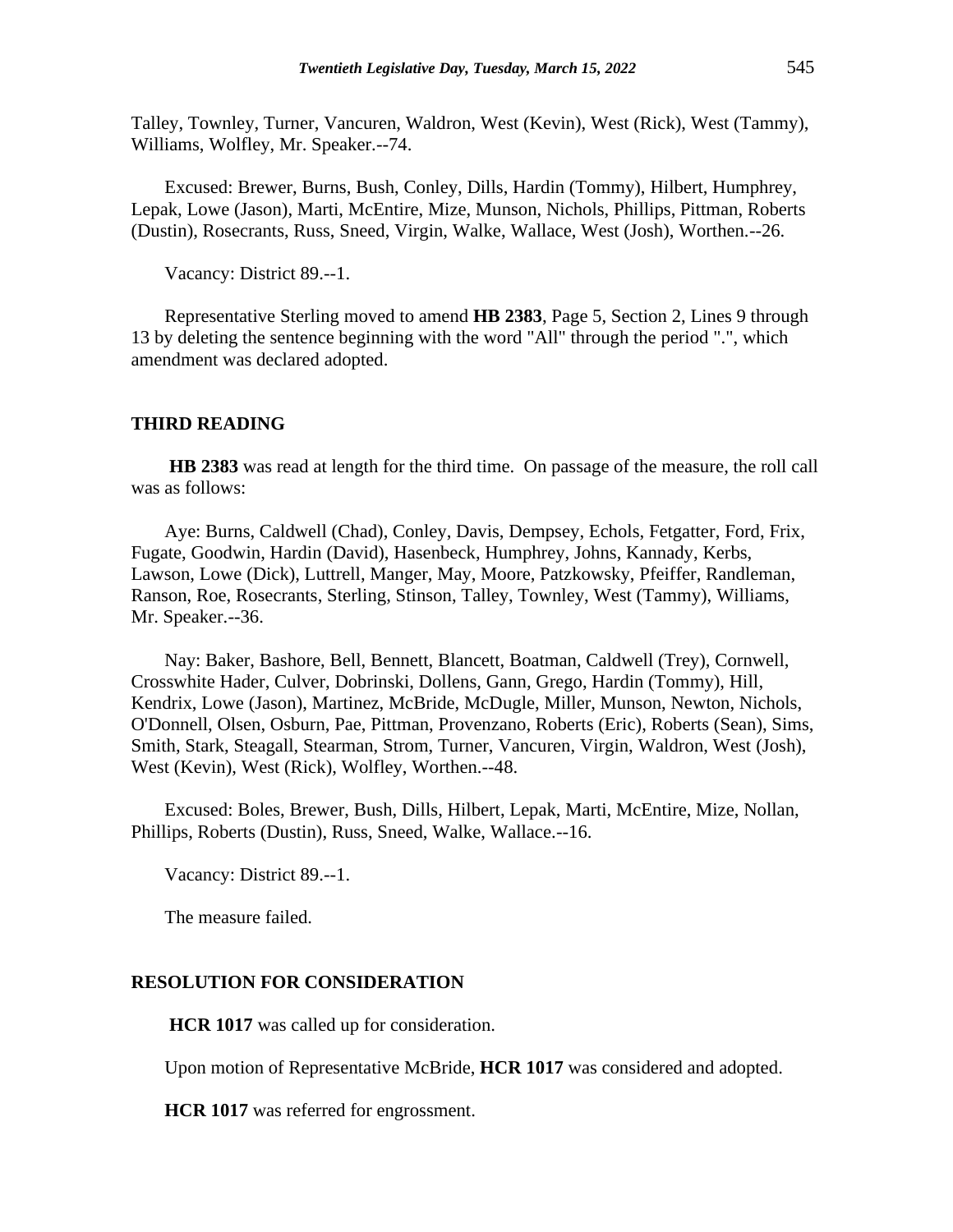## **RESOLUTION FOR CONSIDERATION**

**HR 1045** was called up for consideration.

Upon motion of Representative Newton, **HR 1045** was considered and adopted.

**HR 1045** was referred for enrollment.

## **MESSAGES FROM THE SENATE**

Announcing the passage of **SBs 72, 537, 709, 1163, 1184, 1224, 1229, 1282, 1339, 1413, 1441, 1458, 1461, 1463, 1512, 1520, 1527, 1567, 1670, 1708, 1738, 1828, 1839, 1857** and **1858**. The above measures were introduced and read for the first time.

**SB 72** − By Bergstrom of the Senate and Lepak of the House.

An Act relating to sales and use tax; repealing 68 O.S. 2021, Sections 54001, 54002, 54003, 54004, and 54005, which relate to the Oklahoma Research and Development Incentives Act; repealing sales and use tax exemption for qualified purchases by qualified purchasers; and providing an effective date.

**SB 537** − By Haste of the Senate and Miller of the House.

An Act relating to children; amending 10 O.S. 2021, Section 600, which relates to definitions; removing definitions; modifying statutory reference; amending 10 O.S. 2021, Section 601.1, which relates to membership of Oklahoma Commission on Children and Youth; modifying membership of Commission; clarifying term limitation for certain members; requiring membership terms to coincide with fiscal year; amending 10 O.S. 2021, Section 601.5, which relates to Director of the Commission; removing duty of Director to receive Commission advice and approval in hiring staff; conforming language; amending 10 O.S. 2021, Section 601.6a, which relates to Office of Planning and Coordination for Services to Children and Youth; modifying requirements relating to State Plan for Services to Children and Youth; specifying inclusions; conforming language; amending 10 O.S. 2021, Section 601.6b, which relates to State Plan for Services to Children and Youth; modifying and eliminating certain requirements relating to State Plan for Services to Children and Youth; extending time period of state plan; broadening recipients of state plan; amending 10 O.S. 2021, Section 601.14, which relates to Children's Endowment Fund of Oklahoma; modifying purpose of Children's Endowment Fund of Oklahoma; broadening purpose of Parent Partnership Board; expanding allowed expenses of available funds; authorizing certain compensation of Parent Partnership Board members; limiting expenditures of Children's Endowment Fund of Oklahoma; amending 10 O.S. 2021, Section 1116.6, which relates to Postadjudication Review Advisory Board; conforming language; amending 10 O.S. 2021, Section 1150.2, which relates to the Child Death Review Board; conforming language; repealing 10 O.S. 2021, Section 601.9, which relates to evaluation and review of services to children and youth; and declaring an emergency.

**SB 709** − By Rosino of the Senate and Roe of the House.

An Act relating to the State Commissioner of Health; amending 63 O.S. 2021, Section 1-106, which relates to qualifications; exempting Commissioner from certain qualifications under certain conditions; and updating statutory language.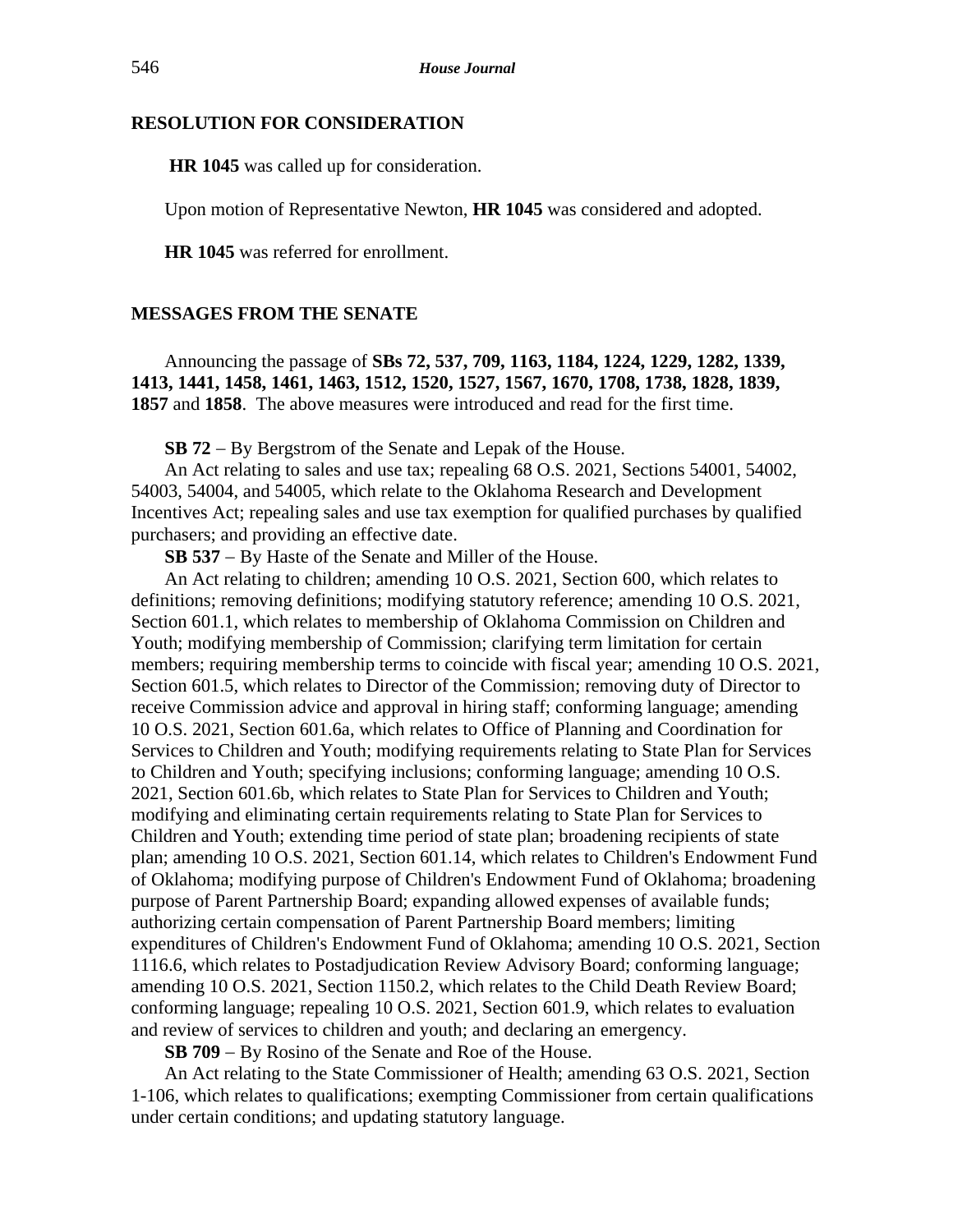**SB 1163** − By Garvin and Boren of the Senate and Miller of the House.

An Act relating to elderly and vulnerable adult abuse; amending 25 O.S. 2021, Section 304, which relates to the Oklahoma Open Meeting Act; modifying definition; authorizing creation of multidisciplinary team to investigate and prosecute certain crimes; establishing qualifications for members of multidisciplinary team; specifying functions of multidisciplinary team; requiring development of protocols for certain investigations; authorizing investigation without certain personnel in emergency situations; requiring multidisciplinary team access to certain service or treatment plan; requiring confidentiality of certain information; providing exemption from Oklahoma Open Meeting Act for certain information; providing exemption from Oklahoma Open Records Act for certain information; amending 51 O.S. 2021, Section 24A.32, which relates to the Oklahoma Open Records Act; providing for confidentiality of reports or information from certain multidisciplinary team; providing for codification; and providing an effective date.

**SB 1184** − By Taylor of the Senate and Baker of the House.

[ schools - Students' Right to Know Act - collect data - data on its website codification - effective date - emergency ]

**SB 1224** − By Garvin of the Senate and Boles of the House.

An Act relating to special maintenance projects; amending 69 O.S. 2021, Section 1510, which relates to financing and performing and carrying out special maintenance projects; raising certain special maintenance projects caps; and declaring an emergency.

**SB 1229** − By Bergstrom of the Senate and Johns of the House.

An Act relating to the Oklahoma Highway Construction Materials Technician Registration Act; amending 69 O.S. 2021, Section 1963, which relates to the Highway Construction Materials Technician Certification Board Revolving Fund; renaming Fund; adding use for Fund; repealing 69 O.S. 2021, Sections 1951, 1952, 1953, 1954, 1955, 1956, 1957, 1958, 1959, 1960, 1961, 1962, and 1964, which relate to certain definitions, the Highway Construction Materials Technician Certification Board, membership, rules, and powers and duties of the Board, examinations, requirements, and issuance of certificates, revocation and suspension of certificates, independence of Board from the Department of Transportation, and the liability of the Board and its members; and providing an effective date.

**SB 1282** − By Haste of the Senate and Lawson of the House.

An Act relating to the Oklahoma Juvenile Code; amending 10A O.S. 2021, Section 2- 3-101, which relates to detention of a child; requiring Office of Juvenile Affairs approval of certain screening tool; conforming language; and providing an effective date.

**SB 1339** − By Coleman of the Senate and Strom of the House.

An Act relating to sales tax; amending 68 O.S. 2021, Sections 1391, 1392, and 1393, which relate to definitions, election requirements, and notice and reporting requirements; modifying definition; defining term; expanding certain products required on which to report, collect, and remit tax; clarifying statutory language; expanding obligation to collect and remit certain taxes levied by local jurisdiction; and providing an effective date.

**SB 1413** − By Montgomery of the Senate and Sneed of the House.

An Act relating to mental health parity; amending 36 O.S. 2021, Section 6060.11, which relates to mental health coverage provisions; modifying contents to be reported in analyses; updating statutory references to comply with federal law; requiring analysis findings include certain provisions; requiring Insurance Commissioner issue guidance and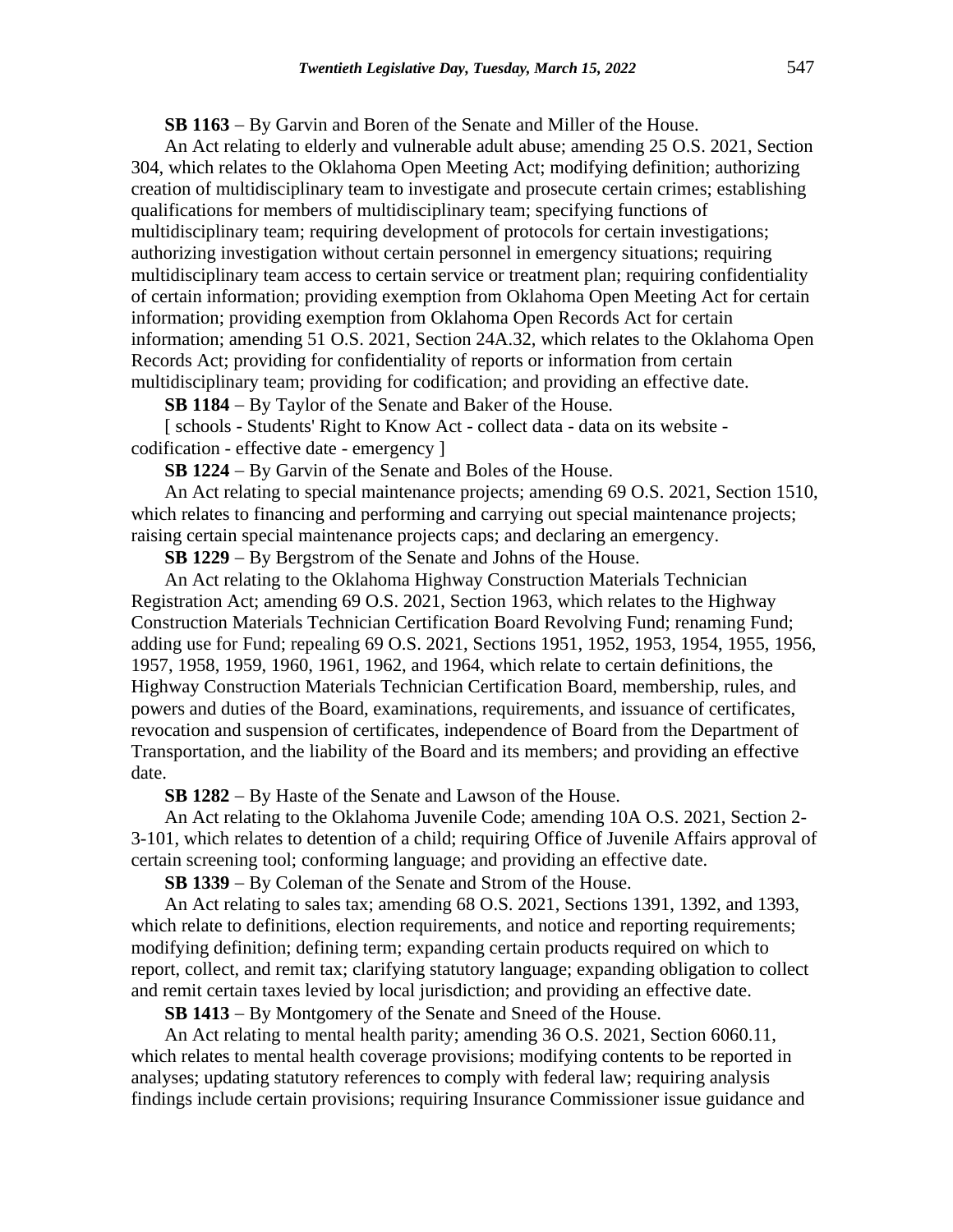standardized reporting materials; updating statutory references; updating statutory language; and providing an effective date.

**SB 1441** − By Rosino of the Senate and Roe of the House.

[ ambulance service transports - exemption from certain regulation - effective date ] **SB 1458** − By Thompson of the Senate and Hilbert of the House.

[ fines and fees - certain transfer of funds - certain fees - repealers - noncodification effective date ]

**SB 1461** − By Rosino of the Senate and Echols of the House.

An Act relating to aircraft; creating the Oklahoma Air Service Development Grant Program; providing for legislative findings; providing certain definitions; providing for certain grant service for certain air service development; providing for certain grant application process; creating Oklahoma Air Service Development Grant Program Revolving Fund; providing for codification; and providing an effective date.

**SB 1463** − By Simpson of the Senate and Martinez of the House.

An Act relating to public works; amending 61 O.S. 2021, Section 103.8, which relates to locations of company headquarters; requiring state agencies that award certain contracts to provide certain information; requiring agency directors to provide certain explanations under certain circumstances; and providing an effective date.

**SB 1512** − By Pugh of the Senate and Baker of the House.

An Act relating to higher education; amending 70 O.S. 2021, Section 3207.1, which relates to transfer of credits; stating legislative intent that certain institutions of higher education not require a score higher than certain recommended score on certain examination to grant certain course credit; allowing certain institution president to determine that a higher score is necessary; requiring institutions to post certain policy on campus websites; providing an effective date; and declaring an emergency.

**SB 1520** − By Murdock of the Senate and West (Kevin) of the House.

An Act relating to public buildings; amending 61 O.S. 2021, Section 226, which relates to retainage provisions in certain contracts; specifying the retainage amount for specific contracts; and providing an effective date.

**SB 1527** − By Leewright of the Senate and Burns of the House.

An Act relating to fire protection districts; amending 18 O.S. 2021, Sections 592 and 594, which relate to fire departments for unincorporated areas; modifying allowable services to be provided; and providing an effective date.

**SB 1567** − By Rosino of the Senate and Bush of the House.

An Act relating to state use; amending 74 O.S. 2021, Section 3001, which relates to the State Use Committee; providing entity name; modifying member of Council; requiring certain meetings; directing the State Purchasing Director to administer the State Use Program; providing certain authority and responsibilities; amending 74 O.S. 2021, Section 3003, which relates to definitions; modifying certain definitions; amending 74 O.S. 2021, Section 3004, which relates to procurement schedules; modifying entity responsible for procurement schedule; directing State Purchasing Director to award and manage contracts to certain organizations; directing deposit of certain fee; amending 74 O.S. 2021, Section 3004.1, which relates to contracts; authorizing certain contracts or awards; modifying allowing expenditures; amending 74 O.S. 2021, Section 3004.2, which relates to the State Use Committee Revolving Fund; allowing certain fee or levy; amending 74 O.S. 2021, Section 3005, which relates to fair market pricing; modifying entity responsible for determining fair market price of certain products and services; modifying time period for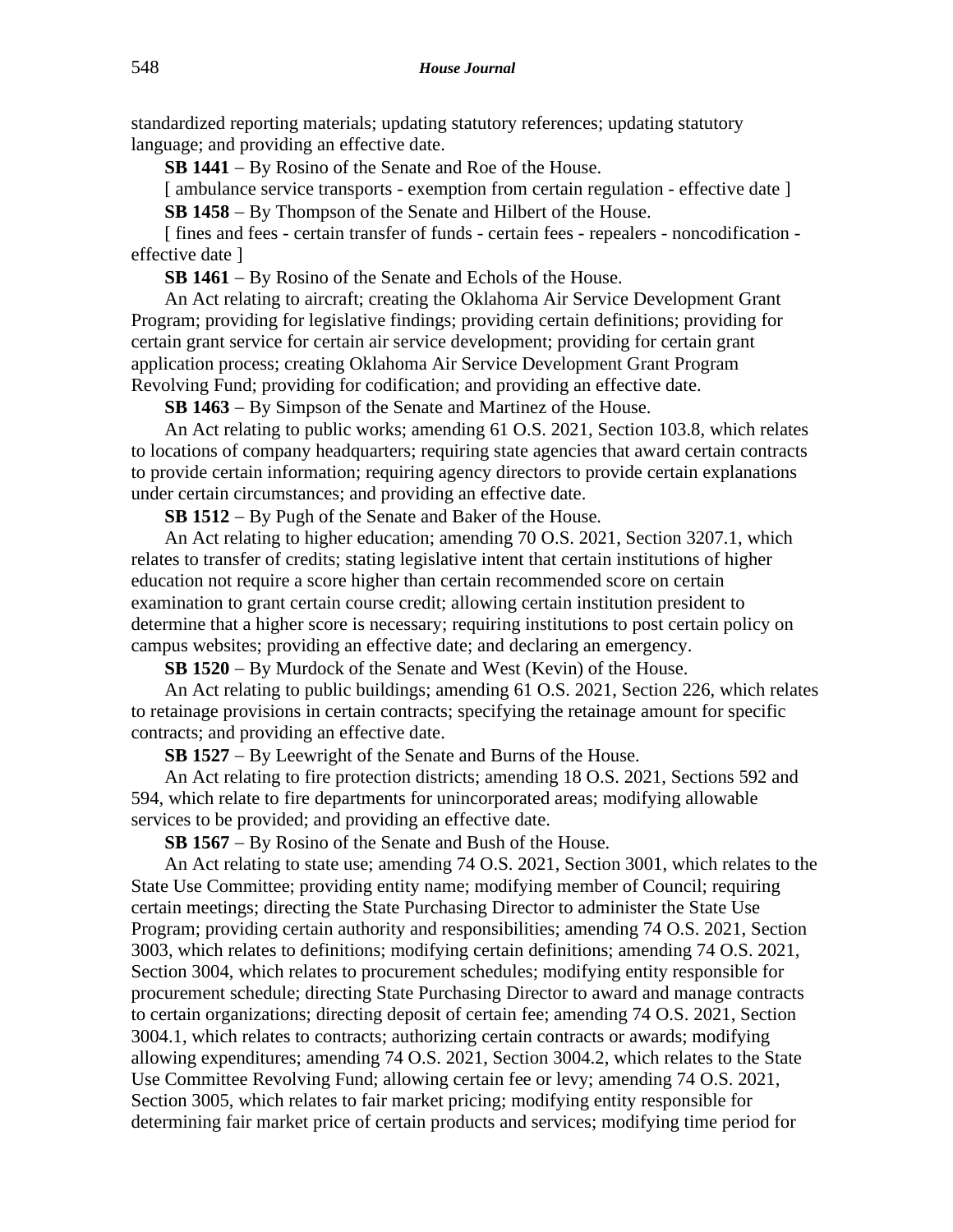price changes to be effective; 74 O.S. 2021, Section 3006, which relates to distribution agency; allowing the State Purchasing Director to contract with a third-party for certain operations and distribution; amending 74 O.S. 2021, Section 3007, which relates to procuring a product or service at a certain price; modifying procurement source; modifying entity responsible for determining fair market price; modifying procurement requirements; removing certain exemption; authorizing municipalities and counties to make certain purchases from qualified organizations; amending 74 O.S. 2021, Section 3008, which relates to exceptions; removing exemption; requiring certain pricing review; allowing for temporary exception under certain circumstances; allowing Central Purchasing Division to prescribe rules to carry out this act; amending 74 O.S. 2021, Section 3009, which relates to annual reporting; requiring certain report; repealing 74 O.S. 2021, Section 3010, which relates to exemptions; providing for codification; and providing an effective date.

**SB 1670** − By Kidd of the Senate and Hasenbeck of the House.

An Act relating to sales tax; amending 68 O.S. 2021, Section 1357, as amended by Section 2, Chapter 356, O.S.L. 2021, which relates to exemptions; expanding exemption to include spouse of a military member who has died while in the line of duty; and declaring an emergency.

**SB 1708** − By Paxton of the Senate and Martinez of the House.

An Act relating to alcoholic beverages; amending 37A O.S. 2021, Section 2-121, which relates to employee license; authorizing license to be allowed to underage employee if working at a specified workplace; and declaring an emergency.

**SB 1738** − By Leewright of the Senate and Hilbert of the House.

An Act relating to death penalty procedure; defining term; establishing certain presumption; establishing procedures for determination of mental competency to be executed; authorizing attorney to file certain motion; specifying information to be included in certain motion; requiring Court of Criminal Appeals to remand issue of mental competency to trial court; authorizing issuance of stays of execution; requiring evidentiary hearing; requiring examination under certain circumstances; providing for consent to certain examination; providing for certain waiver; providing instructions for certain examiner; requiring submission of certain reports; requiring certain hearing; establishing burden of proof for certain showing; requiring certain notice; requiring consultation for determination of certain confinement; authorizing designation of entity to provide certain services; requiring hearing under certain circumstances; requiring stay of execution to be vacated under certain circumstances; requiring setting of execution date; providing procedures for intervening change in circumstances; requiring filings to be made in good faith; repealing 22 O.S. 2021, Sections 1005, 1006, 1007, and 1008, which relate to suspension of execution and determination of insanity; providing for codification; and providing an effective date.

**SB 1828** − By Bullard of the Senate and Dempsey of the House.

[ wildlife - velvet buck season - muzzle loaders - cancelation for certain conditions codification - effective date - emergency ]

**SB 1839** − By Leewright of the Senate and Hilbert of the House.

An Act relating to security guards and private investigators; amending 59 O.S. 2021, Section 1750.10A, which relates to armed security guard firearm training; authorizing security guards to carry rifles during the performance of their duties; and providing an effective date.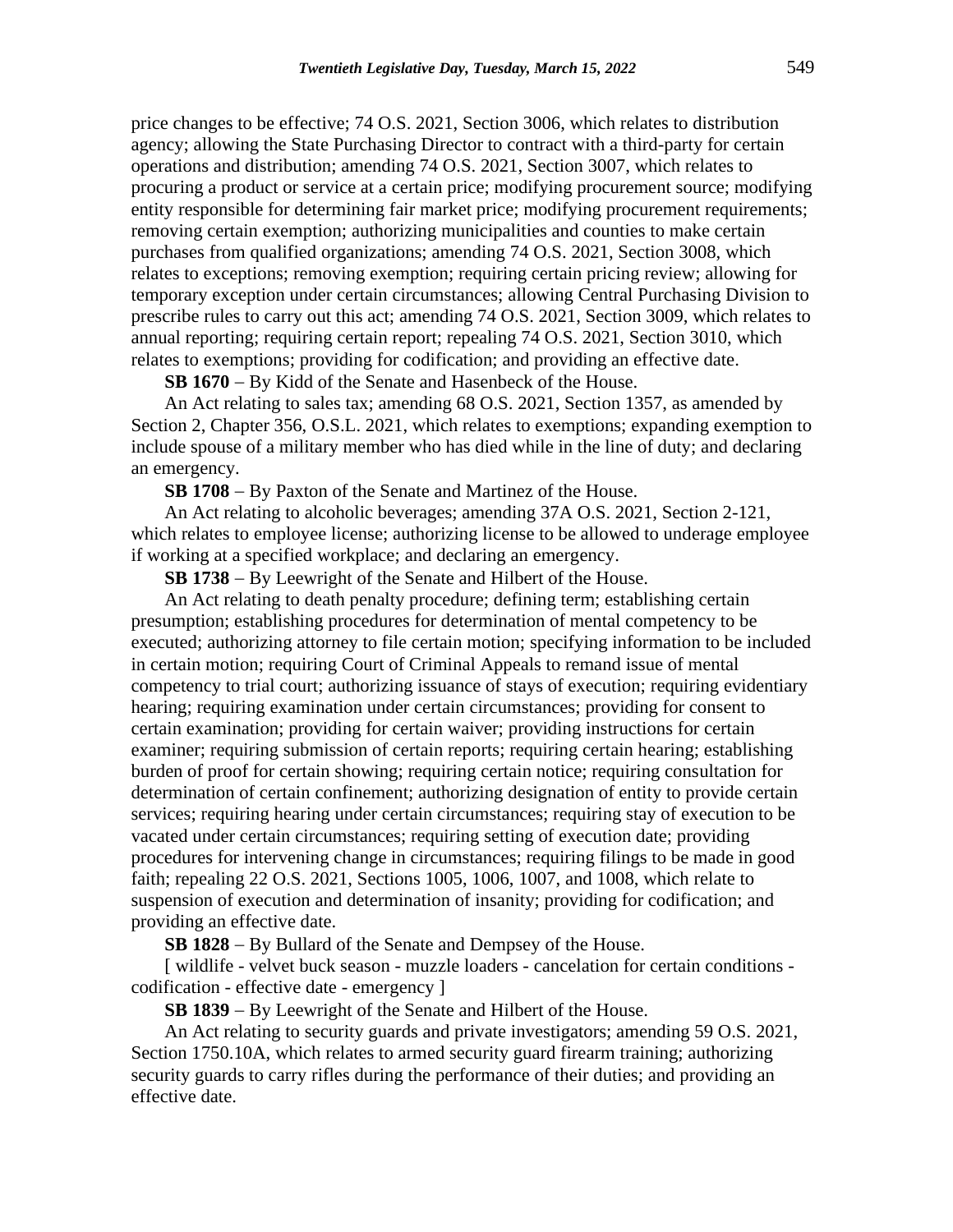**SB 1857** − By Montgomery and David of the Senate and Wallace of the House. [ income tax credit - qualified clean-burning motor vehicles and related assets -

hydrogen fuel cells and related assets - effective date ]

**SB 1858** − By Montgomery and David of the Senate and Martinez of the House.

[ income tax credit - tuition reimbursements - qualified employee in hydrogen manufacturing industry credit eligibility - codification - effective date ]

## **Returning enrolled measure**

Announcing that Enrolled **HCR 1016** has been signed by the Presiding Officer of Senate, in open session.

The above measure was ordered filed with the Secretary of State.

## **MOTION**

Representative Ranson asked that the Journal reflect that had she been present in the Chamber, she would have voted aye on **HBs 3867, 4227** and **3039**, which was the order.

## **MOTION**

Representative Turner asked that the Journal reflect that had she been present in the Chamber, she would have voted aye on **HB 3272**, which was the order.

## **MOTION**

Representative Miller asked that the Journal reflect that had she been present in the Chamber, she would have voted aye on **HB 3469**, which was the order.

## **MILEAGE CHANGE**

The following mileage change was submitted:

| Name                                   | Mileage<br>Round Trip | Amount<br>Due |
|----------------------------------------|-----------------------|---------------|
| Ajay Pittman, Oklahoma City and return | 14                    | 8.19          |